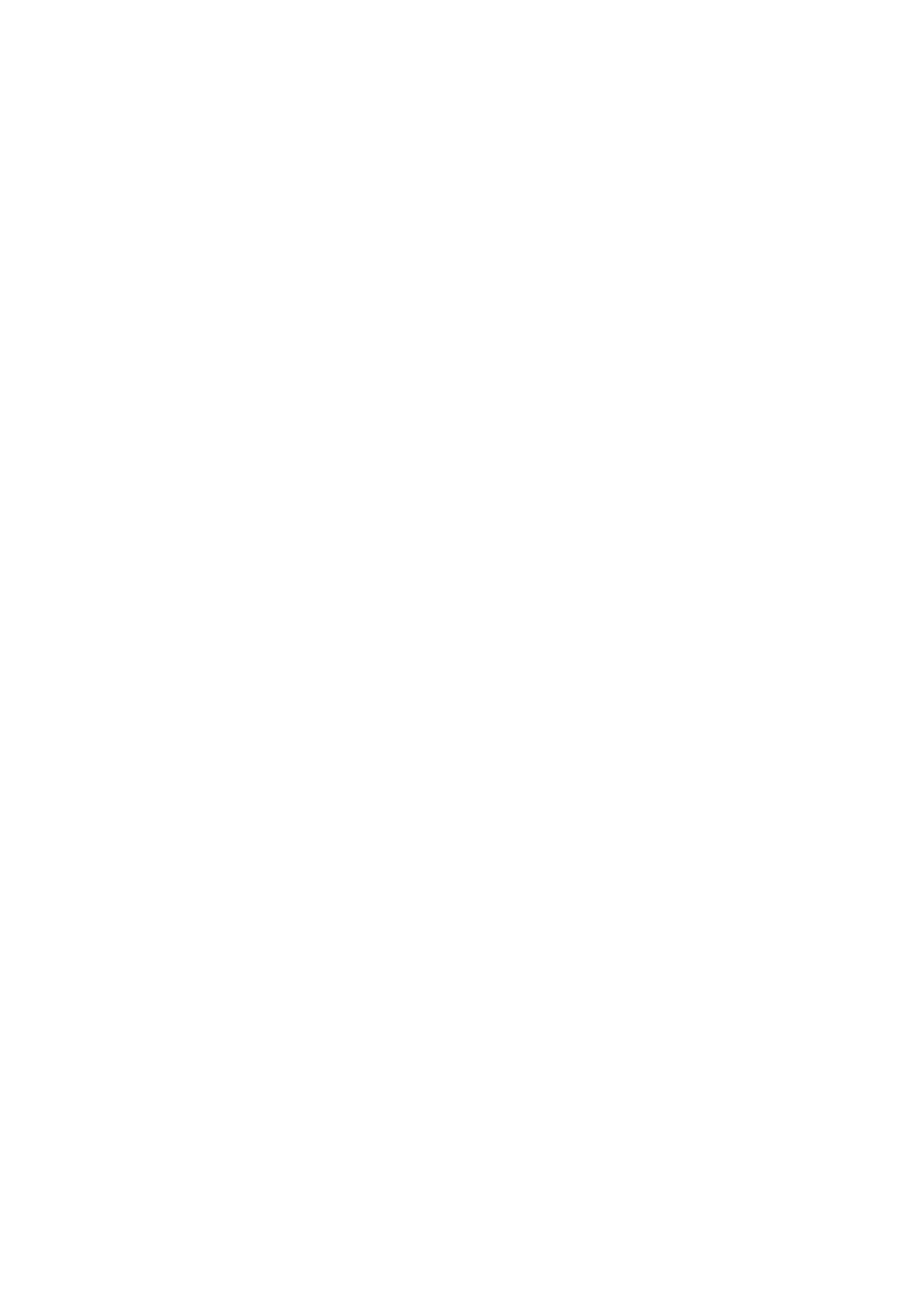# **Contents**

#### **1. Introduction to SEA**

| 1.1 What is Strategic Environmental Assessment?      |  |
|------------------------------------------------------|--|
| 1.2 Purpose and contents of the Environmental Report |  |
| 1.3 Stages in the SEA                                |  |

#### **2. Alternative development scenarios for County Sligo**

| 2.1     | Description of alternative development scenarios |  |
|---------|--------------------------------------------------|--|
| $2.2\,$ | Evaluation of alternative development scenarios  |  |

#### **3. The Draft Sligo CDP 2017-2023**

| 3.1 Structure and content                                  |  |
|------------------------------------------------------------|--|
| 3.2 Relationships with other relevant plans and programmes |  |
| 3.3 Environmental protection objectives                    |  |

#### **4. County Sligo: environmental baseline**

| 4.1 | Brief geographical information              | 9               |
|-----|---------------------------------------------|-----------------|
| 4.2 | Biodiversity, flora and fauna               | 9               |
| 4.3 | Population and human health                 | 10              |
| 4.4 | Soil                                        | 11              |
| 4.5 | Water                                       | 12 <sup>2</sup> |
|     | 4.6 Materials assets                        | 15              |
| 4.7 | Air, noise and climatic factors             | 18              |
|     | 4.8 Cultural heritage                       | 18              |
| 4.9 | Landscape                                   | 19              |
|     | 4.10 Overlay of environmental sensitivities | 20              |

#### **5. Evaluation of Draft Plan provisions**

| 5.1 Methodology                             |  |
|---------------------------------------------|--|
| 5.2 Determination of potential interactions |  |

#### **6. Mitigation and monitoring measures**

| 6.1 Mitigation |  |
|----------------|--|
| 6.2 Monitoring |  |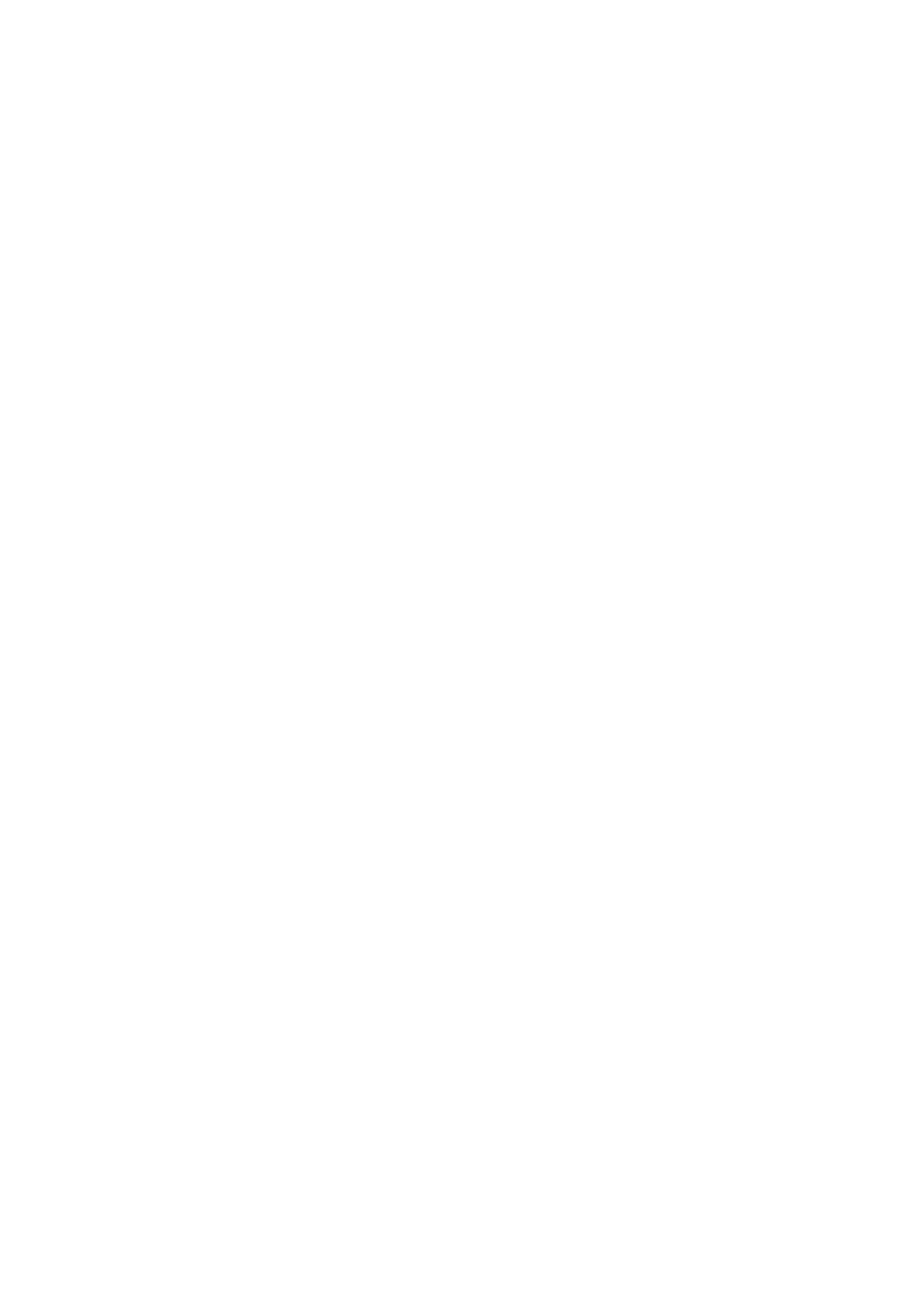# 1. Introduction to SEA

This is the Non-Technical Summary of the Environmental Report (ER) prepared as part of the Strategic Environmental Assessment (SEA) of the Draft Sligo County Development Plan 2017-2023 (CDP). The purpose of the ER is to provide a clear understanding of the likely environmental consequences of decisions regarding future development in County Sligo, as expressed in the Draft CDP policies and objectives.

# 1.1 What is Strategic Environmental Assessment (SEA)?

SEA is a systematic process of predicting and evaluating the likely environmental effects of implementing a proposed plan or programme, in order to ensure that these effects are addressed at the earliest stage of decision-making on a par with economic and social considerations.

Addressing potential environmental effects is essential, because the type and location of future development in the County will be partly determined by the policies and objectives contained in the County Development Plan. By anticipating potential effects of CDP policies and objectives, future development can be directed towards robust receiving environments, thus avoiding sensitive areas.

Careful examination of key environmental issues and relevant legislative requirements helped the SEA/Planning team select the most appropriate future development scenario for County Sligo and prepare a Draft CDP that protects and seeks to improve the County's environment.

# 1. 2 Purpose and contents of the Environmental Report

The Environmental Report contains the following information:

- a description of the environment and the key environmental issues relating to County Sligo;
- a description and an evaluation of alternatives for the Plan;
- an evaluation of Plan policies and objectives;
- mitigation measures designed to ensure compliance with environmental legislation (e.g. the Water Framework Directive, the Habitats Directive and corresponding Irish Regulations) - and to avoid or reduce any negative environmental effects of implementing the Plan.

The Environmental Report presents a detailed account of the desktop study of environmental issues, policy evaluation and selection of the optimal approach to development in County Sligo.

The elected members of Sligo County Council are legally required to take account of the findings of the Environmental Report before adopting the CDP 2017-2023.

Upon adoption of the CDP, the Environmental Report will be updated to reflect any changes that may be made to the Draft Plan following the public display periods.

An SEA Statement will also be published. The Statement will summarise the process of integrating environmental considerations into the CDP.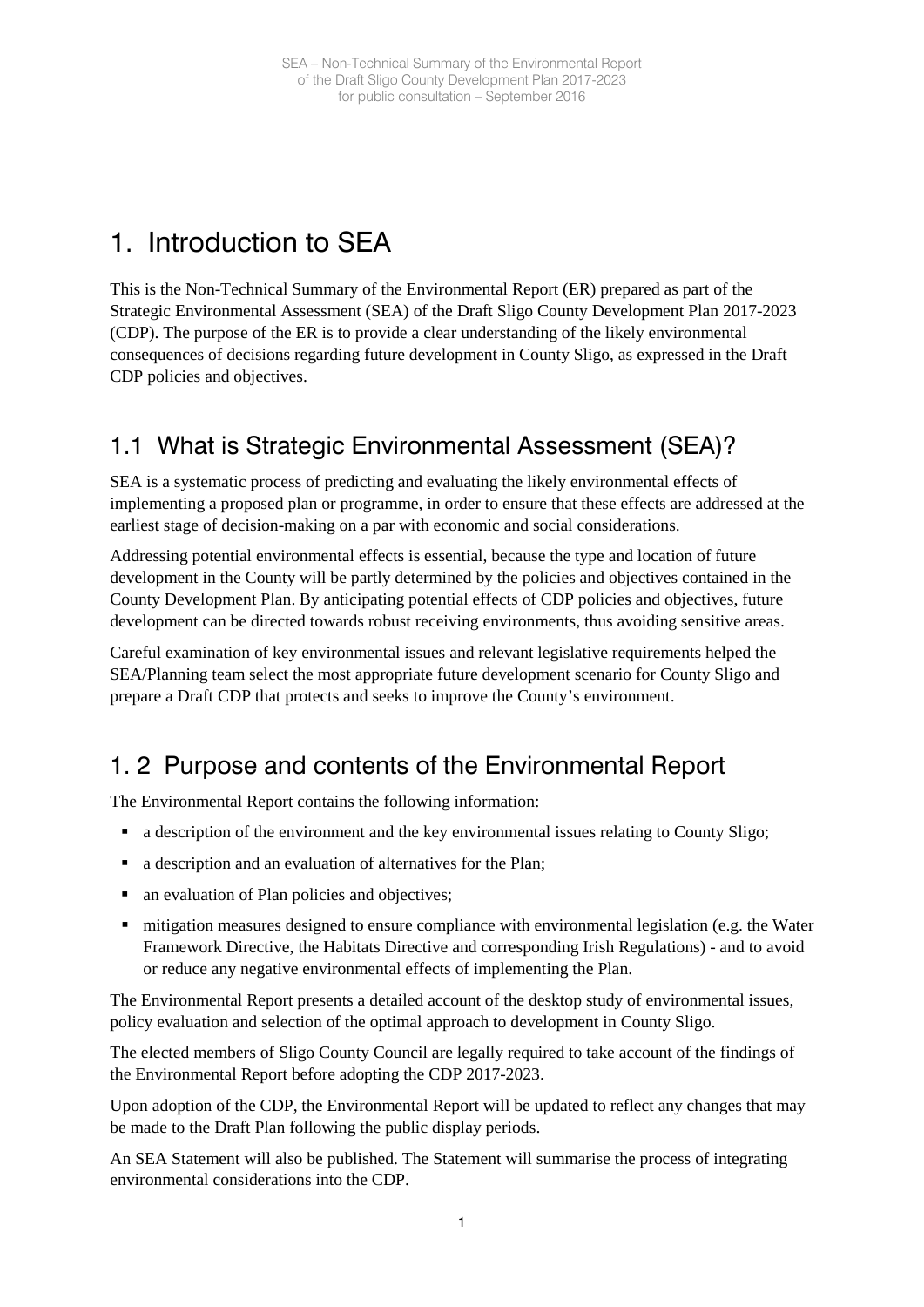# 1.3 Stages in the SEA

The preparation of the Draft Plan and the SEA were fully integrated due to the fact that both have been carried out by the same team – the Development Planning Unit of Sligo County Council.

Figure 1.1 below shows the main stages in the SEA process in relation to the CDP process.



**Figure 1.1 County Development Plan preparation and SEA stages**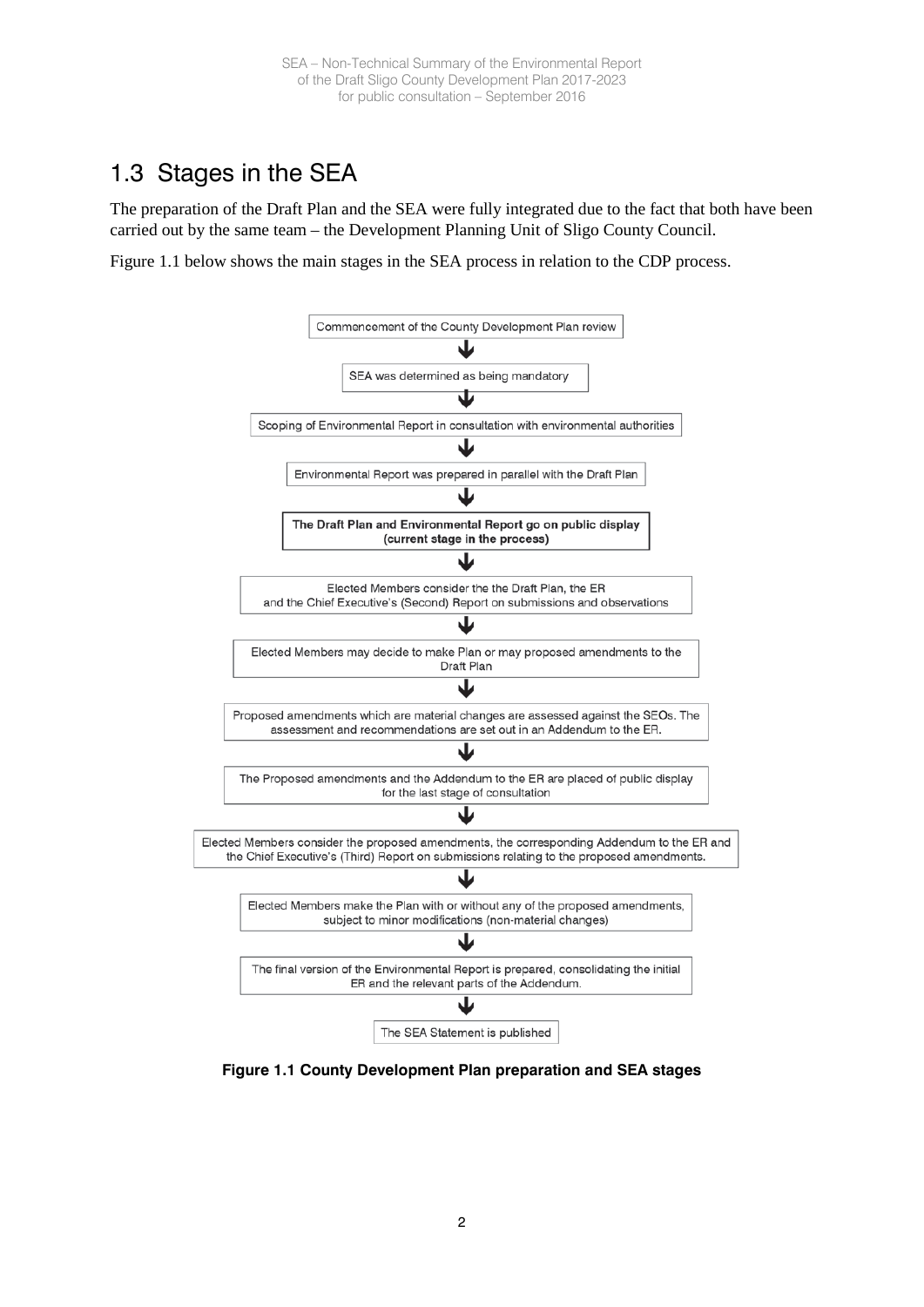#### 1.3.1 Draft Plan stage

This (initial) version of the Environmental Report relates to the **Draft** Sligo CDP 2017-2023. The Draft Plan and associated documents will be subject to public consultation for a period of minimum 10 weeks starting in September 2016.

## 1.3.2 Proposed amendments

Amendments to the Draft Plan may be proposed on foot of the submissions and observations received during consultation. These amendments will be assessed for potential environmental effects. The assessment and recommendations will be published alongside the Proposed Amendments to the Draft Plan, in an Addendum to the initial Environmental Report, for the last stage of public consultation.

# 1.3.3 Adoption of the CDP

The Environmental Report and the Addendum will be consolidated upon the adoption of the CDP 2017-2023. An SEA Statement will also be published at that stage.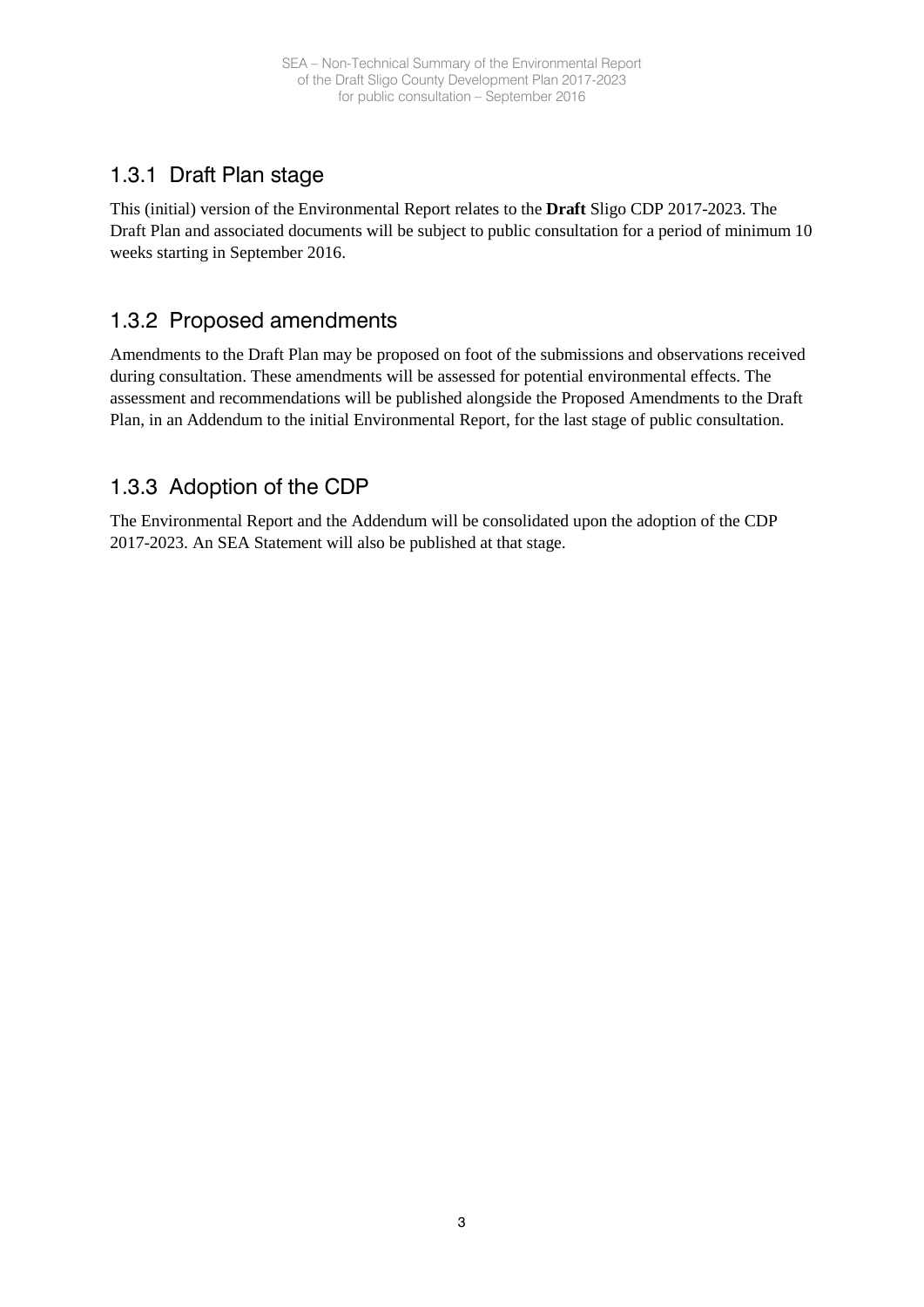SEA – Non-Technical Summary of the Environmental Report of the Draft Sligo County Development Plan 2017-2023 for public consultation – September 2016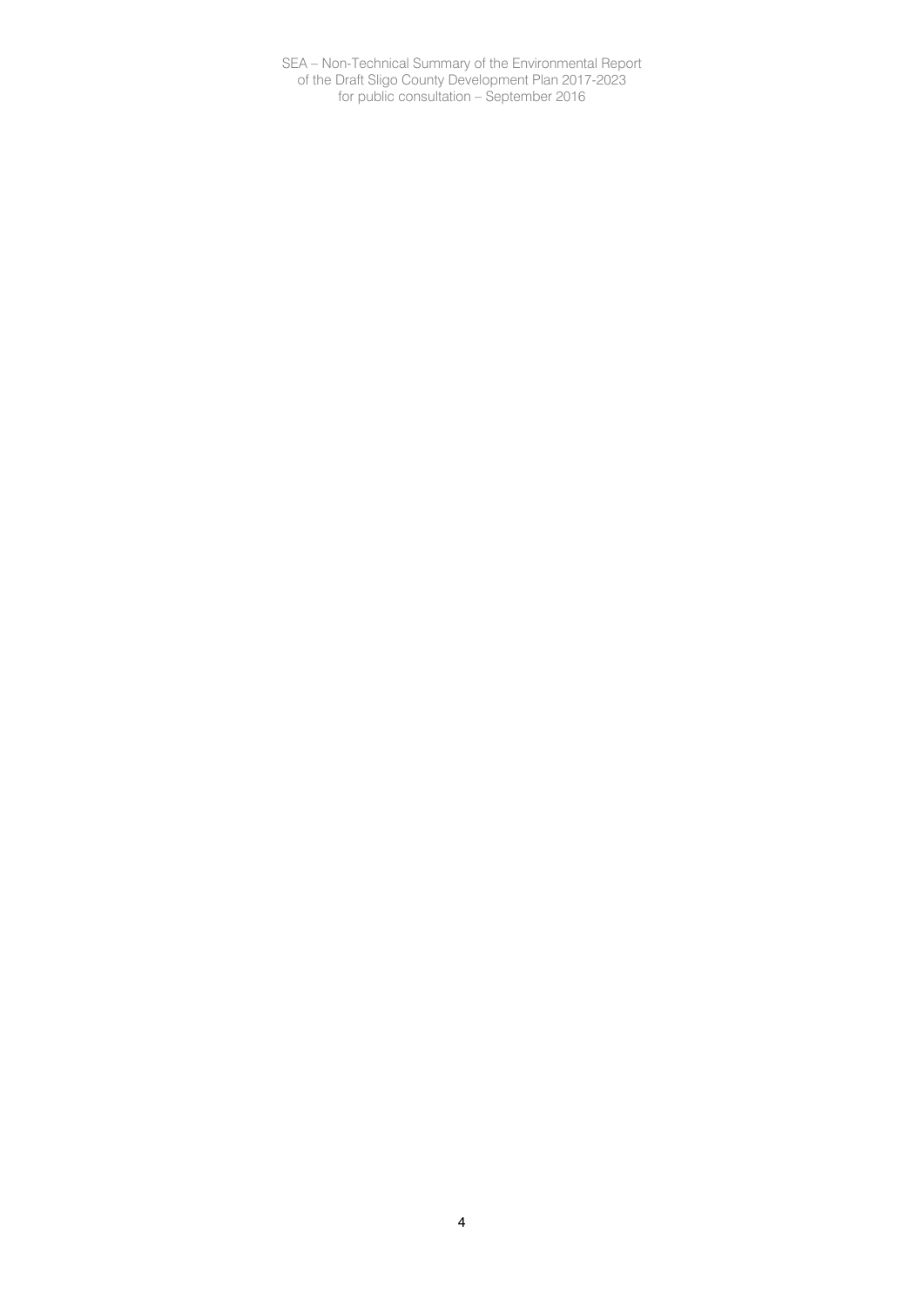# 2. Alternative development scenarios for County Sligo

# 2.1 Description of alternative development scenarios

The SEA Directive requires that reasonable alternatives (taking into account the objectives and the geographical scope of the Plan) are identified, described and evaluated in relation to their likely significant effects on the environment. These alternatives must be realistic, capable of implementation, and should represent a range of different approaches within statutory and operational requirements of the Plan.

Taking into account the objectives and the geographical scope of the CDP, three development scenarios were formulated. The *Demand-Led Growth*, the *Gateway-Focused Growth* and the *Hierarchically-Structured Growth* scenarios provide alternative visions of how future growth might occur in County Sligo.

# 2.1.1 Demand-Led Growth Scenario (DLG)

This approach would involve demand-led growth, with minimal intervention in terms of strategic planning. It would result in over-zoning in certain settlements, especially in those very close to Sligo City, and in increased numbers of one-off housing in the nearby countryside.

As growth is allowed to occur in villages like Strandhill, Ballincar or Rosses Point and in the surrounding rural areas, Sligo City would be weakened by the continued loss of population.

#### 2.1.2 Gateway-Focused Growth Scenario (GFG)

This approach involves concentrating growth in the Gateway City of Sligo. The RPG residential land provision for County Sligo would be allocated almost entirely to Sligo City. New development outside the Gateway would be strictly controlled, with the exception of rural or resource-based activities such agriculture, forestry, quarrying and projects related to renewable energy.

The concentration of growth in the Gateway has the potential to create a city with the critical mass that would help it to compete with larger cities in attracting investment and jobs. This approach would be inevitably detrimental to other settlements within the County, particularly to the Key Support Towns of Tobercurry and Ballymote, where the scarcity of employment opportunities would result in population decline.

#### 2.1.3 Hierarchically-Structured Growth Scenario (HSG)

The main elements of the HSG Scenario are the development of the Gateway as envisaged in the National Spatial Strategy and the consolidation of three key towns that provide services to extensive rural areas.

This scenario involves the implementation of a long-term, strategic planning approach promoting a balanced development pattern across the County, structured upon a hierarchy of settlements with well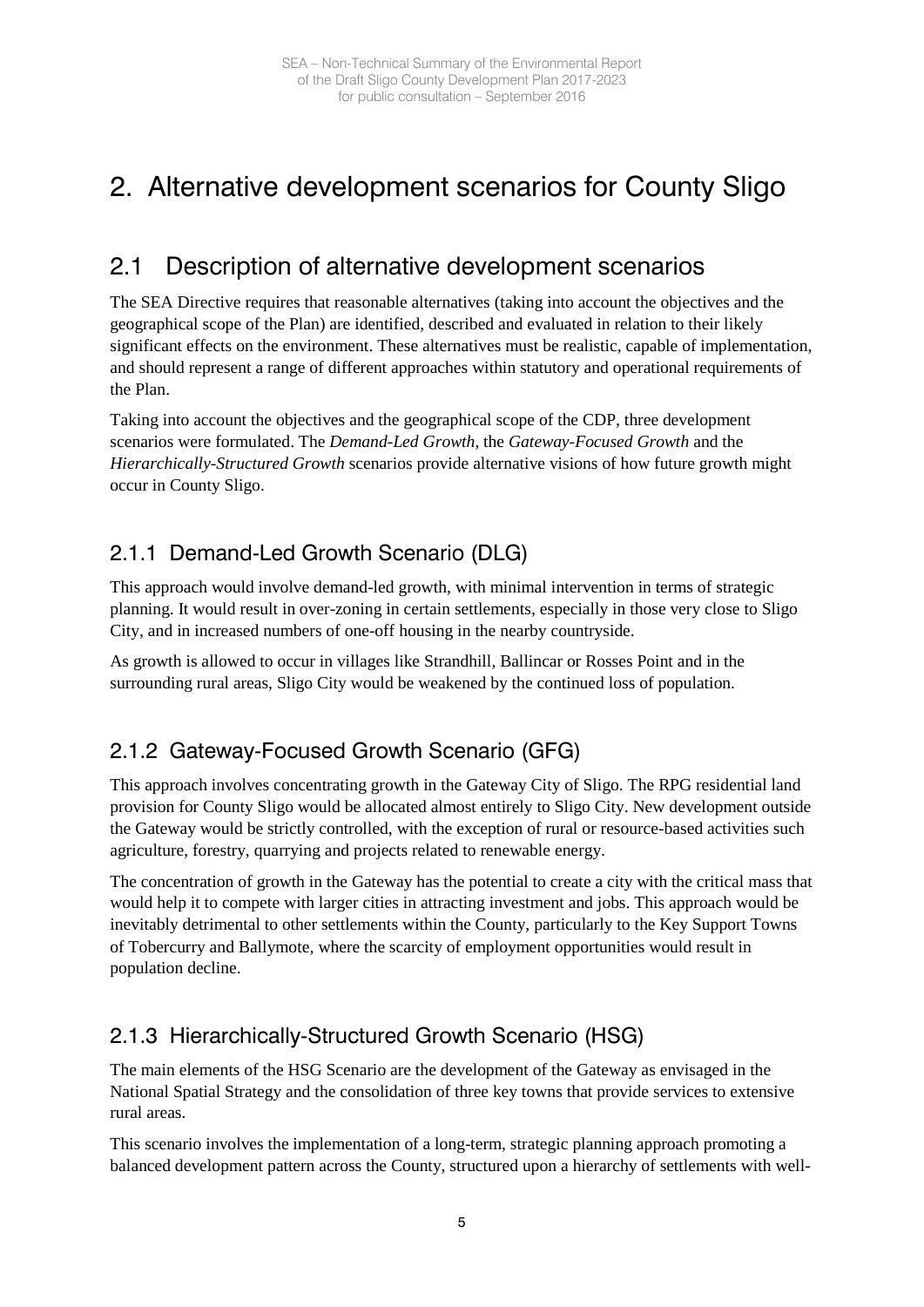defined roles. **Tier 1** in the hierarchy is the Gateway, which functions in tandem with its satellite villages. Key Support Towns are on **Tier 2**, with **Tier 3** consisting of villages serving rural communities.

In order to direct specific amounts of growth into Tier 1 and Tier 2 locations, development in nonstrategic locations (Tier 3) would be confined to levels that do not undermine the potential of the Gateway and Key Support Towns.

The Key Support Towns would see growth in a reasonable proportion to their existing population.

In Tier 3 villages, only small-scale residential development would be facilitated, in order to attract new residents and support local services.

# 2.2 Evaluation of the alternative scenarios

The three development scenarios were assessed in terms of their potential for accommodating future growth in County Sligo having regard to their interaction with the receiving environment.

The optimal variant that emerged from the evaluation process is the Hierarchically-Structured Growth (HSG) scenario. The HSG scenario was chosen for the Development Plan by the plan-making team having regard to:

- 1. the environmental effects which were identified by the Strategic Environmental Assessment;
- 2. planning effects, including social and economic effects.

This scenario achieves a good balance between potential environmental impacts and conformance with relevant national and regional planning objectives. The approach also achieves a proper balance between economic, environmental and social considerations with regard to development in County Sligo for the period 2017 to 2023.

Section 7 of the Environmental Report provides a detailed evaluation of the three development scenarios with regard to their environmental and planning effects, and highlights the reasons why the HSG Scenario is the preferred development approach for County Sligo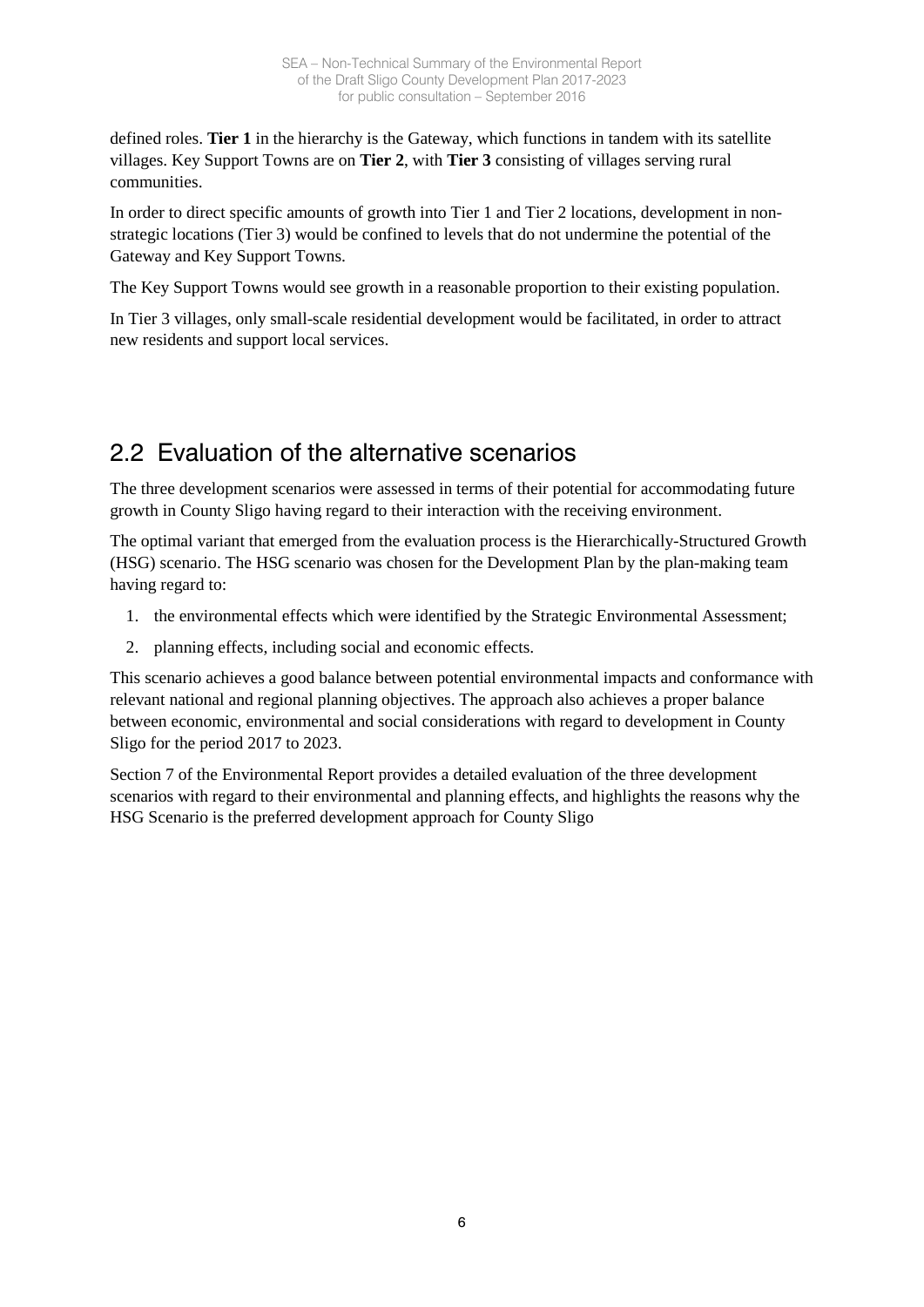# 3. The Draft Sligo CDP 2017-2023

# 3.1 Structure and content

The Draft County Development Plan 2017–2023 sets out the strategic framework for sustainable development in the County, in spatial, social, economic and environmental terms. The Plan builds on the review of the Sligo CDP 2011-2017, taking into account recent changes, as well as national, regional and local policy developments.

The Draft CDP consists of a written statement and a set of maps, as required by legislation. The Plan is structured in two volumes, with the following contents:

**Volume 1 – Main written statement** (contains strategic and general policies and objectives)

- Chapter 1 County Sligo today: the planning issues
- Chapter 2 Strategic Environmental Assessment
- Chapter 3 Core Strategy
- Chapter 4 Economic development
- Chapter 5 Housing
- Chapter 6 Community facilities
- Chapter 7 Heritage
- Chapter 8 Transport and mobility
- Chapter 9 Environmental infrastructure
- Chapter 10 Environmental quality
- Chapter 11 Energy and telecommunications
- Chapter 12 Town and village design
- Chapter 13 Development management standards

#### **Volume 2 – Mini-plans (contains general policies, specific objectives and zoning maps for thirtytwo villages)**

- Chapter 1 Mini-plans: general policies
- Chapters 2 to 19 Mini-plans for villages in the Ballymote-Tobercurry Municipal District
- Chapters 20 to 33 Mini-plans for villages in the Sligo Municipal District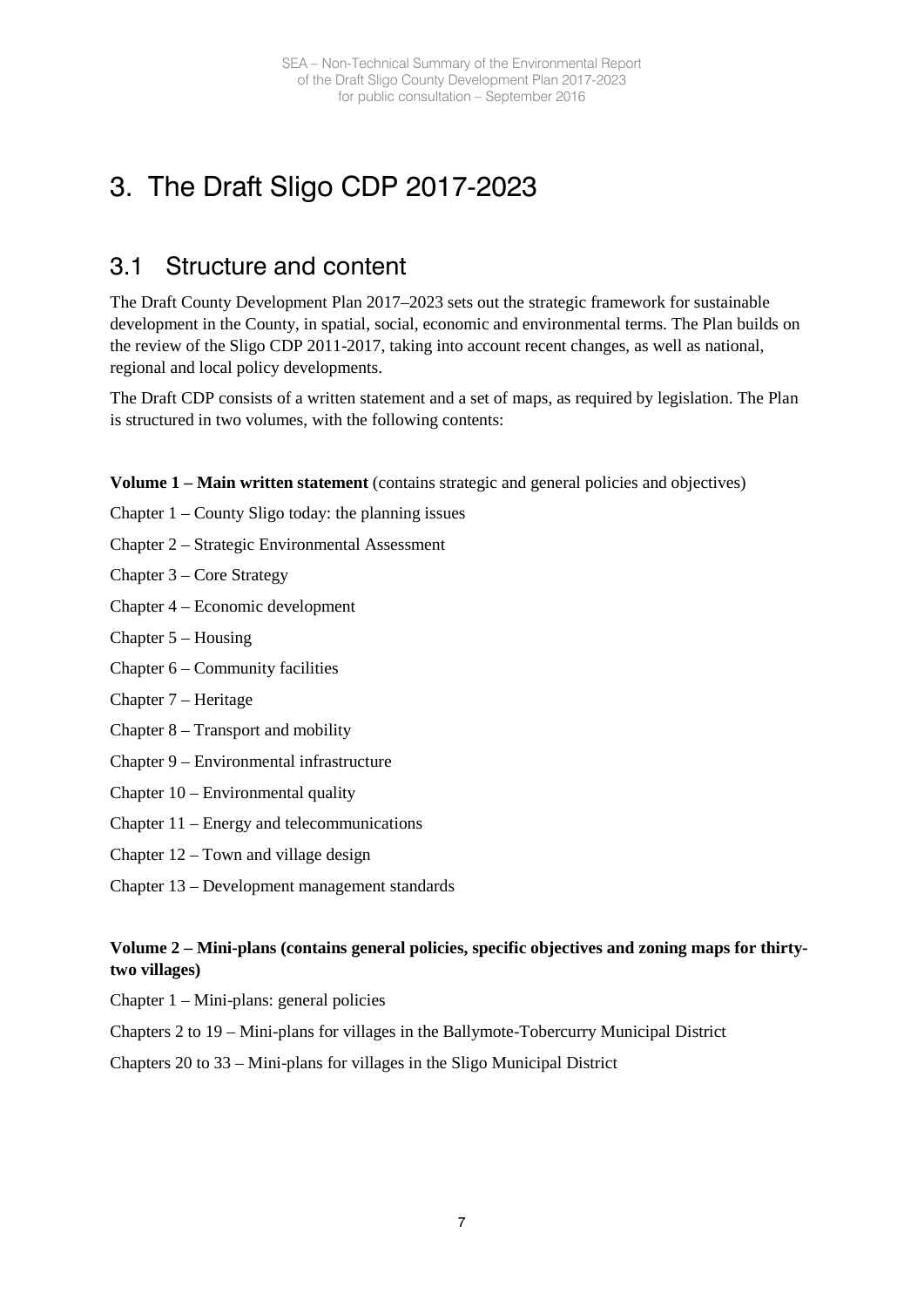# 3.2 Relationships with other relevant plans and programmes

The Draft Plan sits within a hierarchy of strategic plans. It must comply with higher-level plans, such as the National Spatial Strategy and the Border Regional Planning Guidelines, and it sets the framework for lower-level plans, such as local area plans.

# 3.3 Environmental protection objectives

The Plan is subject to a number of high-level national, international and regional environmental protection policies and objectives, including those which have been developed as Strategic Environmental Objectives (see Section 5 of this NTS and Section 4 of the ER).

Strategic Environmental Objectives (SEOs) are methodological measures derived from environmental protection objectives established at national or international level (e.g. through EU Directives). SEOs are used as standards against which the provisions of the Plan can be evaluated, in order to identify areas in which significant adverse impacts are likely to occur, if unmitigated.

The Plan must be consistent with these objectives and implement them at County level in Sligo.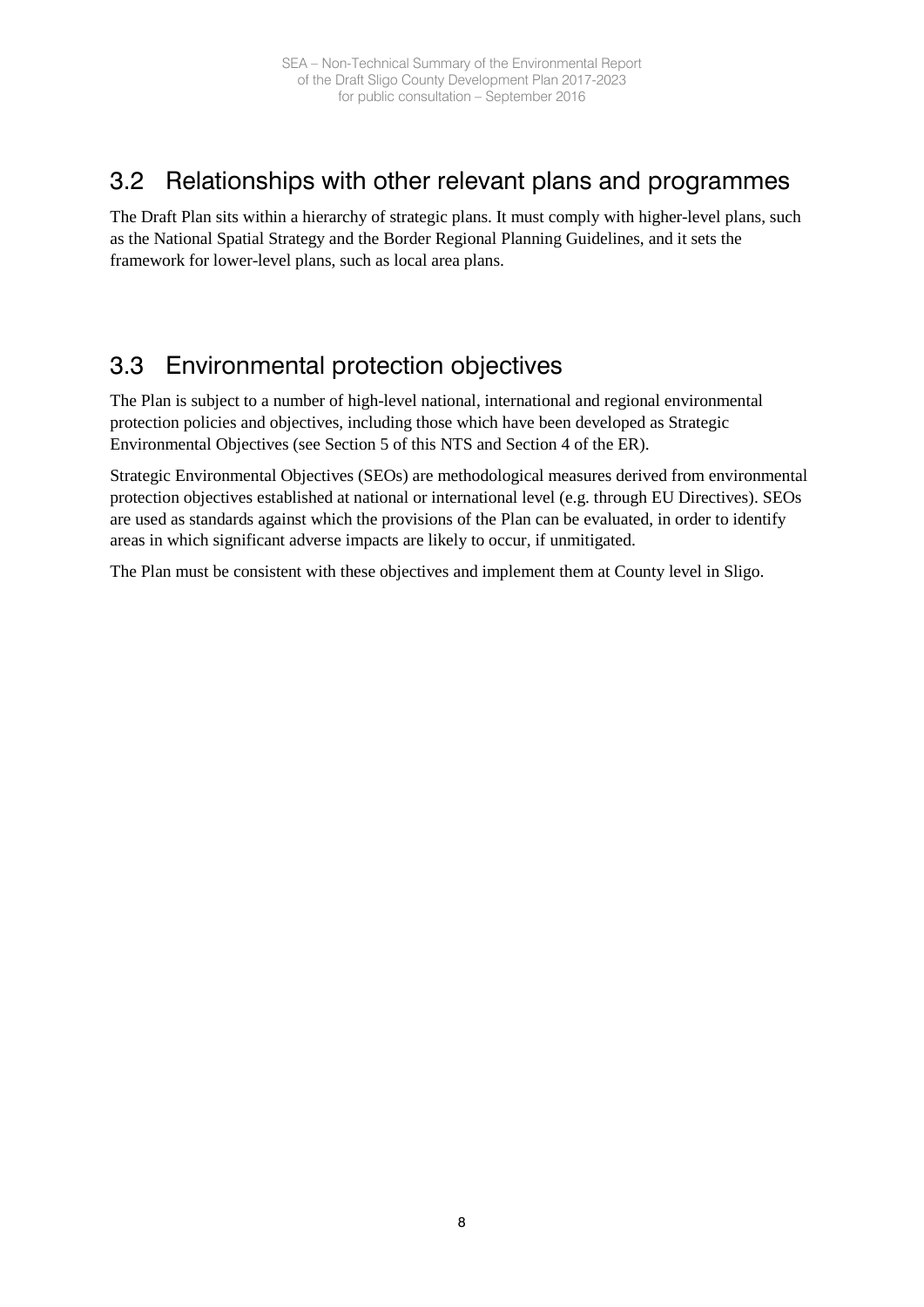# 4. County Sligo: environmental baseline

# 4.1 Brief geographical information

County Sligo is located in the north-west of Ireland and is bordered by counties Mayo, Roscommon and Leitrim. It has an area of 1,838 sq.km.

The population of County Sligo grew from 58,200 in 2002 to 60,894 in 2006, 65,393 in 2011 and remained nearly stationary at 65,357 in 2016 (preliminary Census results, July 2016). Current average population density is 35 inhabitants per square km.

Sligo City is the main urban centre, with 19,452 persons living in the Sligo and Environs area (Census 2011). Enniscrone, Ballymote and Tobercurry, each with populations under 2,000, act as supporting towns. Most villages are small, with populations of only a few hundred, with the exception of Ballysadare, Collooney and Strandhill, which had 1,344, 1,369 and 1,596 inhabitants respectively in 2011 (Census data).

In towns and villages there is a mix of land uses, including residential, commercial and industrial. The primary land use in the rural areas is agriculture.

County Sligo has a diverse range of natural habitats such as coastlines, lakes, rivers, bogs, woodland etc. Many of these are designated for protection under national and EU legislation.

# 4.2 Biodiversity, flora and fauna

#### 4.2.1 Overview of habitats

County Sligo supports a diversity of natural and semi-natural habitats and a wide range of plant and animal species, some of which have come under threat. Agricultural lands, woodlands and grasslands represent a variety of habitats and corridors that provide for the movement of wildlife.

The County falls into the catchments of the Ballysadare, Moy and Garavogue rivers. These rivers, tributaries and associated lakes support good areas of biodiversity for which they represent key ecological corridors

The predominant land cover is Pastures. Areas of Peat Bogs can be found in the north, mid-east and along the southern boundary, extending to particularly large areas in the west of the County. Areas of Complex Cultivation Patterns, Non-Irrigated Arable Land and Transitional Woodland Scrub can be found dispersed throughout the County.

Ecological designations within County Sligo include Special Protection Areas (10 sites), Special Areas of Conservation (13 sites) and Natural Heritage Areas (3 designated and 34 proposed sites).

Further areas of significance include four Ramsar sites (wetlands of international importance), three statutory Nature Reserves and a variety of sites, water bodies included on the Register of Protected Areas (important for the protection of surface water, groundwater and water-dependent habitats) and Salmonid waters.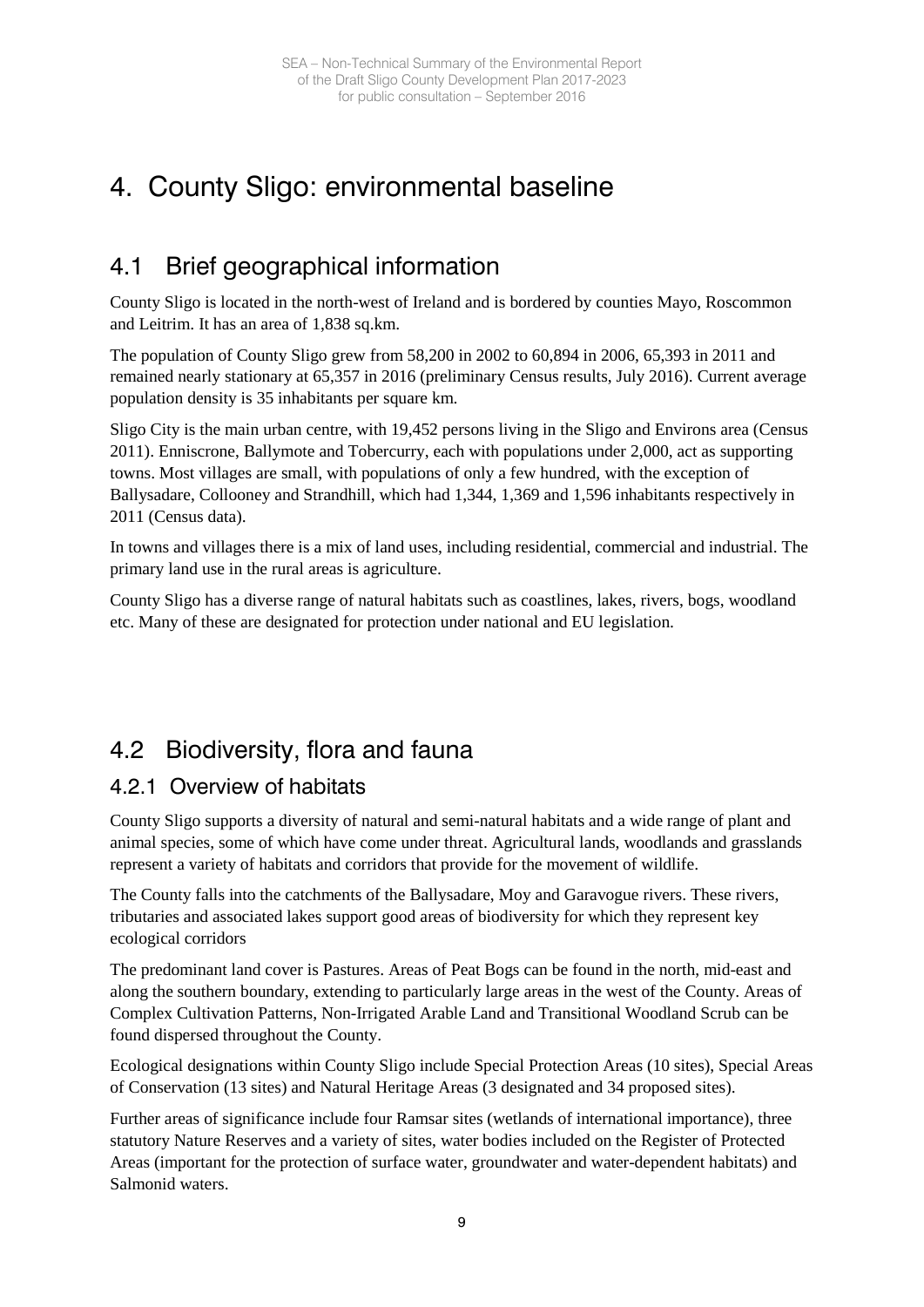## 4.2.2 Existing problems

Changes in land cover indicated by the CORINE data indicate that many semi-natural areas within the County have been replaced by uses which generally include impermeable surfaces. These changes are likely to result in losses of biodiversity and flora and fauna.

Any deterioration in surface water quality is likely to impact upon aquatic biodiversity, flora and fauna.

Threats to the conservation value of designated sites (SPAs, SACs, NHAs) come from overgrazing, afforestation, under-grazing and agricultural run-off.

#### 4.2.3 Evolution of biodiversity, flora and fauna in the absence of the Plan

In the absence of a Development Plan, development would have no guidance regarding optimal location. There would be no integration of the ecological protection measures required by the various European Directives with the planning or development management of vulnerable areas. Therefore, in the absence of a Plan, it is likely that there would be less effective protection of ecological resources.

Pollution of water bodies as a result of any poorly-planned development would be likely to adversely impact upon aquatic biodiversity, flora and fauna, including salmonid species and other species protected under Annex II of the Habitats Directive.

In the absence of a Development Plan, any greenfield development would adversely impact upon biodiversity and flora and fauna by replacing natural or semi natural habitats with artificial surfaces. The significance of such impacts would be dependent on whether such developments would result in the loss of habitats or species of importance as well as the cumulative loss and fragmentation of habitats and species.

# 4.3 Population and human health

#### 4.3.1 Population

The County's population was 65,393 in 2011 and 65,357 in 2016 (preliminary Census results). Sligo and Environs is the most populous area (19,452 in 2011).

Between 2011 and 2016, the highest increase in population was in the Tobercurry ED, while the largest drop in population in the County occurred in the urban ED of Sligo North.

Upland areas are the least populated, with 1-7 persons per sq. km. Population density in Sligo City is 250-1600 persons per sq. km. Strandhill and Rosses Point EDs have densities of 60-120 persons per sq.km. Density in the remainder of the County is 7-60 persons per sq.km.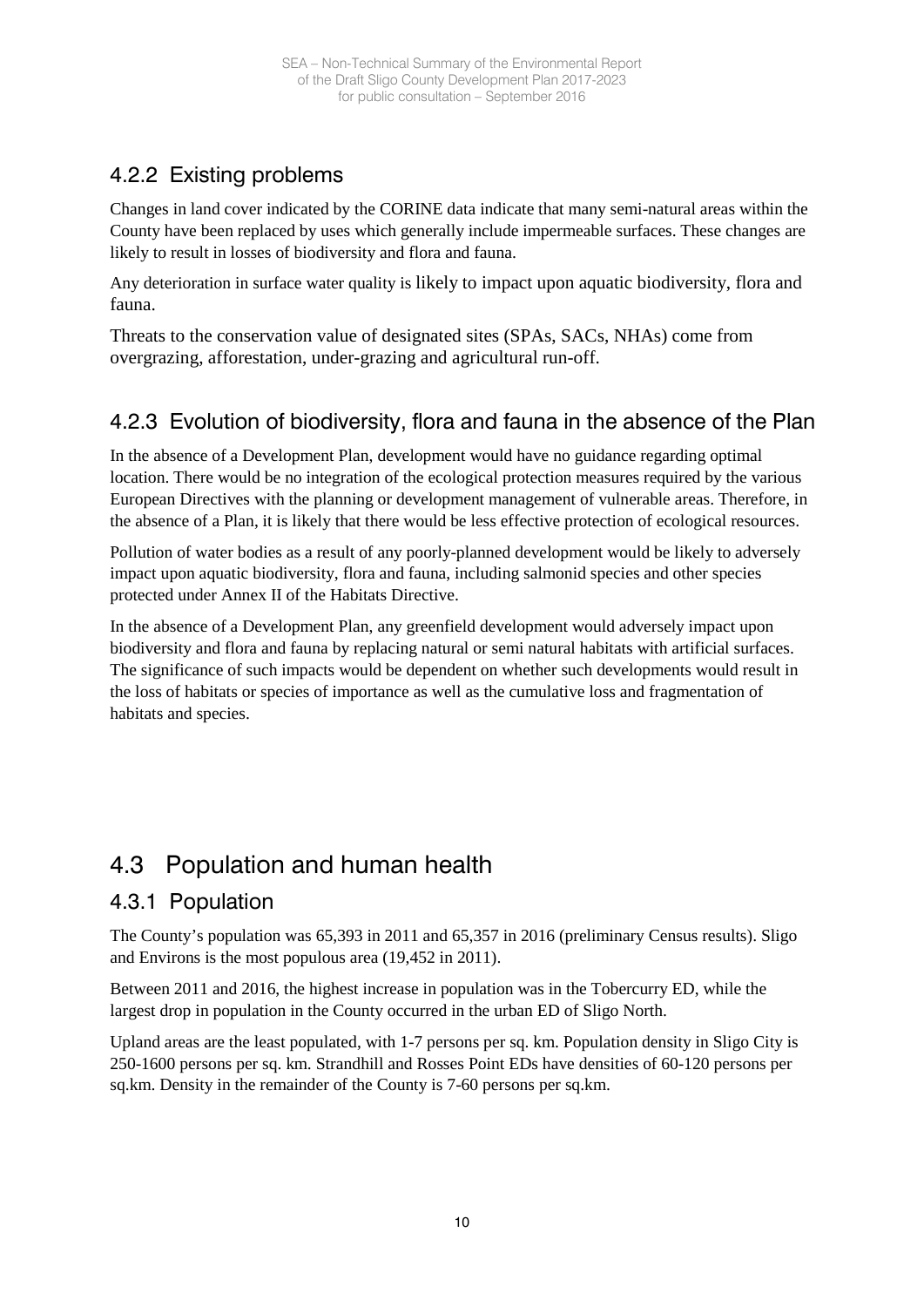#### 4.3.2 Human health

Hazards or nuisances to human health can arise as a result of incompatible land uses in the vicinity of built-up areas. Vectors such as air, water or soil can transport contaminants or pollutants, so that they come into contact with human beings.

These factors have been considered with regard to their baseline description and the identification and evaluation of the likely significant environmental effects of implementing the Plan or the alternatives.

#### 4.3.3 Existing problems

Air quality in the County meets current standards. However, there are traffic "hotspots" located along the main roads, especially at intersections in urban areas. These give rise to a harsh sensory environment which may impact upon human health.

IPPC licensed facilities could be potential polluters to the Plan area if the facilities do not comply with their licenses.

#### 4.3.4 Evolution of population and human health in the absence of the Plan

In the absence of a Development Plan, there would be no framework for the provision of infrastructure to serve existing and future development. This could delay or hinder the provision of infrastructure, and impact on environmental vectors to which humans are exposed.

# 4.4 Soil

Soil is the top layer of the earth's crust formed by mineral particles, organic matter, water, air and living organisms. It performs many functions and delivers services vital to human activities and to the survival of ecosystems. These functions are biomass production, the storing, filtering and transforming of nutrients and water, hosting the biodiversity pool, acting as a platform for most human activities, providing raw materials, acting as a carbon pool and storing geological and archaeological heritage.

Soil is under increasing environmental pressure and should be protected from degradation. Soil degradation or soil improvements have a major impact on surface water and groundwater protection, human health, climate change, protection of nature and biodiversity, and food safety.

To date, there is no Irish legislation which is specific to the protection of soil resources. However, the European [Seventh Environment Action Programme](http://eur-lex.europa.eu/legal-content/EN/TXT/?uri=CELEX:32013D1386) (2014) requires the sustainable management, protection and remediation of soil in EU Member States.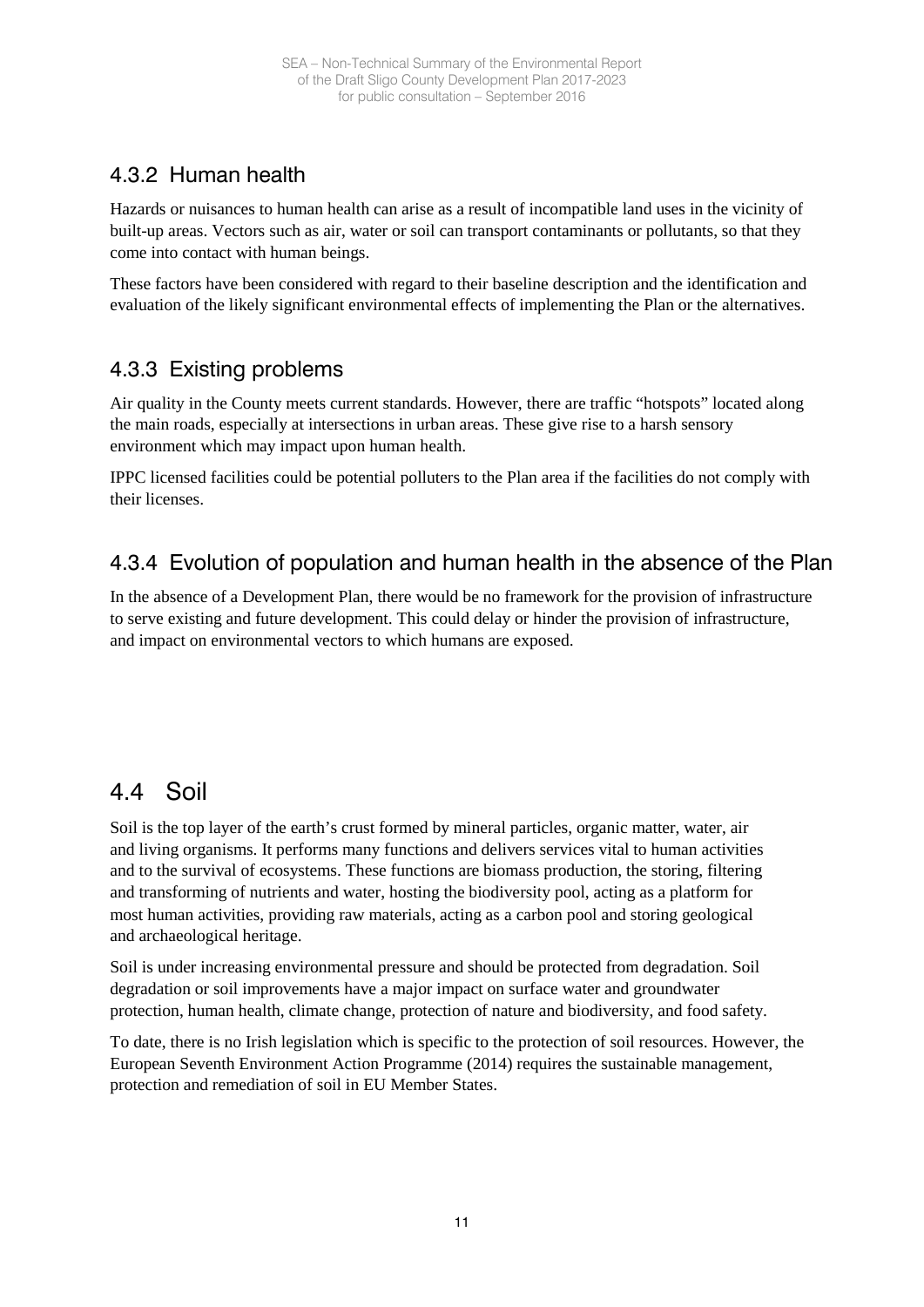## 4.4.1 Existing problems

The sealing off of soil through greenfield development, the increasing use of wastewater treatment systems to serve individual houses, contamination and erosion due to agricultural and forestry operation – all have the potential to affect the soil in County Sligo. Coastal erosion is also noted as a problem.

## 4.4.2 Evolution of soil in the absence of the Plan

In the absence of the Development Plan, the evolution of soil would be dependent on developments which take place at random, because there would be no framework for directing growth towards brownfield sites, where such direction is appropriate. As a result, more greenfield development would be likely to occur, resulting in the building upon and thereby sealing off of the non-renewable subsoil and soil resources.

In the absence of a Plan, there would be no framework for the provision of infrastructure – such as that relating to wastewater treatment – to serve existing and future development. Therefore, soil may become polluted and contaminated by inappropriately serviced development.

# 4.5 Water

Water within and surrounding the County has many functions: it provides drinking water to the area's population; is essential for the growth of the commercial and agricultural sector; it sustains biodiversity, flora and fauna; it provides amenity; it is an integral part of the landscape.

Human activities, if not properly managed, can cause deterioration in water quality. Pressures exerted by human activities include the following:

- domestic sewage and trade effluents discharged to waters from point sources, e.g. pipes from treatment plants;
- discharges arising from diffuse or dispersed activities on land;
- abstractions from waters;
- structural alterations to water bodies.

#### 4.5.1 The Water Framework Directive (WFD)

Since 2000, Water Management in the EU has been directed by the Water Framework Directive 2000/60/EC (WFD), which requires that all Member States implement the necessary measures to prevent deterioration of the status of all waters - surface, ground, estuarine and coastal - and protect, enhance and restore all waters with the aim of achieving "good status" within timeframes specified in the Directive. All public bodies are required to coordinate their policies, functions and operations so as to maintain existing good status water bodies and improve unsatisfactory water bodies.

At present, the functional area of Sligo County Council is located within three River Basin Districts, namely, the Western RBD, the Shannon International RBD and the North Western International RBD.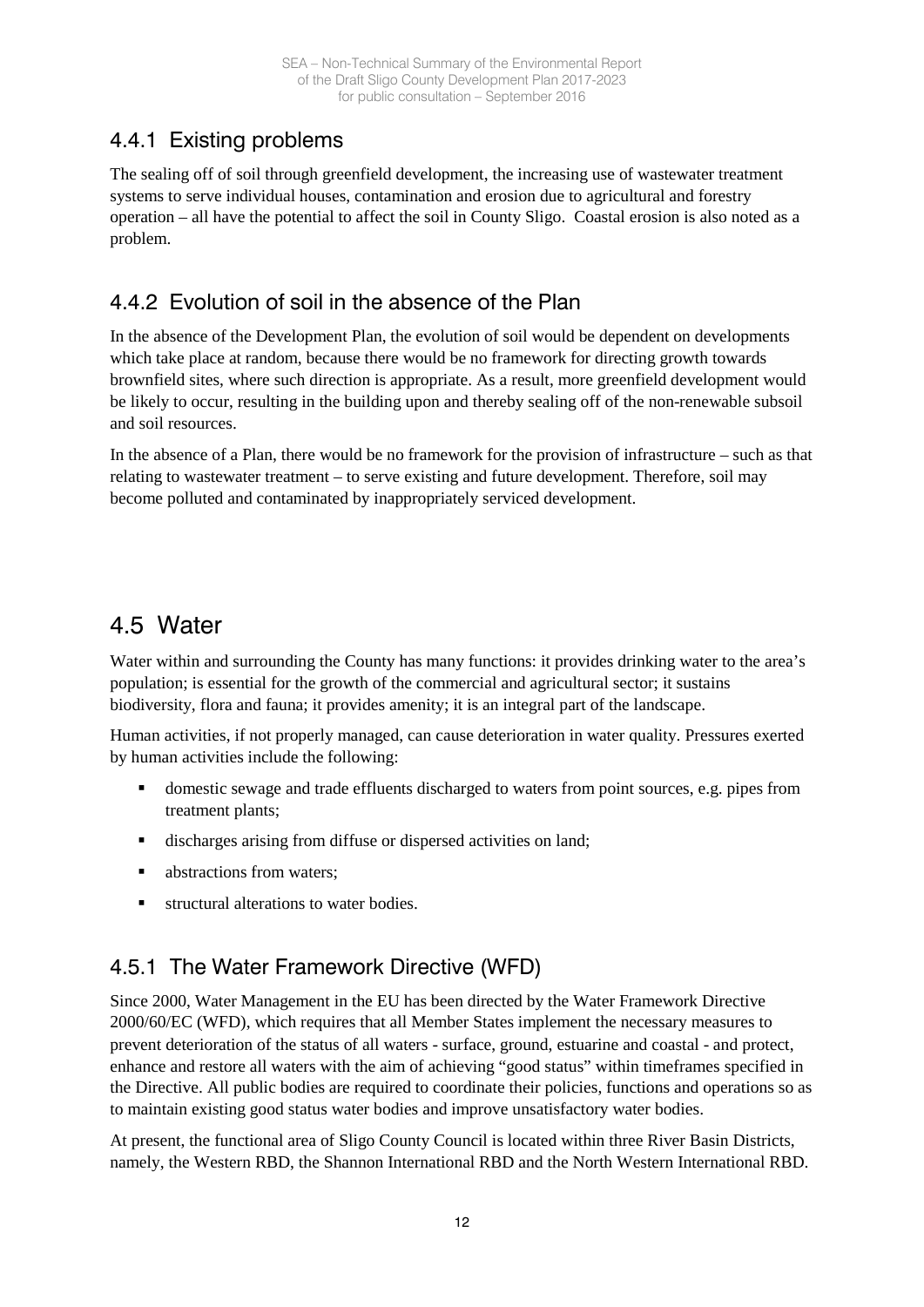Work has commenced on the second cycle of the River Basin District Management Plans, which may potentially result in one River Basin District Management Plan being produced for the geographical area of the Republic of Ireland. The new River Basin District Management Plan is due to be published by mid-2017.

#### 4.5.2 Surface water

The principal lakes in County Sligo are Lough Gill, Lough Arrow, Lough Gara, Lough Easky and Lough Talt, all of which are utilised for the provision of potable water supply to urban centres, rural villages and a wide rural hinterland. The main rivers are the Garavogue, Moy, Owenaher, Easky, Owenboy, Unshin and Owenmore.

In general, surface water (lakes and rivers) within County Sligo are of good status. There are a number of moderate and poor-status sites where water quality must be improved. Tobercurry Stream, a tributary of the River Moy, is currently classified at bad status. Templehouse Lake is classified at bad status.

#### 4.5.3 Groundwater

Groundwater is stored in the void spaces in underground layers of rock, or aquifers and is the part of the subsurface water that is in the saturated zone – the zone below the water table.

In the most recent groundwater assessment issued by the Environmental Protection Agency, all groundwater within County Sligo was classified at good status.

The Groundwater Protection Scheme for County Sligo has increased confidence in terms of the classification and identification of aquifer vulnerability. Areas around Lough Gill, particularly to the south of the lake, are rated as *Extreme* (Karst/surface rock) along with other localised areas throughout the County. Areas of extreme vulnerability mainly occur along the south-east County boundary and along the coast from Enniscrone to Beltra.

#### 4.5.4 Bathing water

The Bathing Water Quality Regulations 2008 provide for the transposition of EU Bathing Water Directive 2006 (2206/7/EC) into national law and aim to improve health protection for bathers, establish a more pro-active approach to the management of bathing waters and to promote increased public involvement and provision of information to members of the public.

A new, four-category classification system for bathing waters is established under the Regulations: poor, sufficient, good and excellent. Under the Regulations, local authorities must take appropriate steps to improve existing poor category bathing waters and to increase the number of good and high category bathing waters.

Sligo County Council has established an ongoing annual monitoring programme for bathing waters within the County. Based on 2013 monitoring data, all Bathing Waters achieved at least sufficient water quality status. Streedagh, Rosses Point, Dunmoran and Mullaghmore beaches were classified as excellent, while Enniscrone was categorised as good status.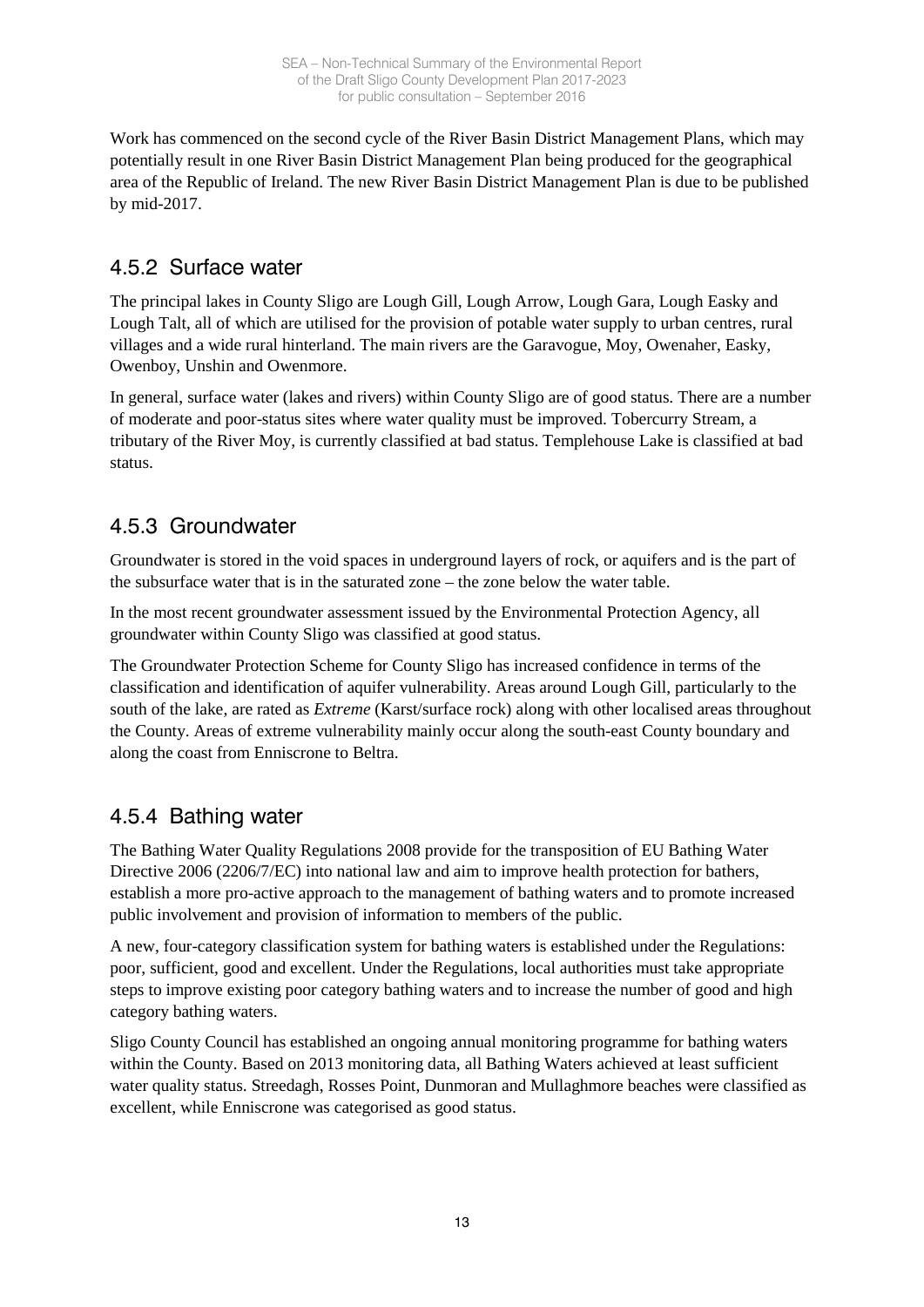#### 4.5.5 Coastal, estuarine and transitional water

The principal estuarine, transitional and coastal waters which may be impacted by the Plan include Sligo, Drumcliff and Ballysadare Bays and their respective estuaries.

Waters at Sligo Bay, Ballysadare Bay, Sligo Harbour and Killala Bay are unpolluted and have remained so since 1995. The Garavogue Estuary is classified as intermediate.

#### 4.5.6 Register of Protected Areas

The WFD requires that Registers of Protected Areas (RPAs) are compiled for a number of water bodies or part of water bodies which must have extra controls on their quality by virtue of how their waters are used by people and by wildlife..

These RPA contains the following:

- **areas from which waters are taken for public or private water supply schemes;**
- **designated shellfish production areas;**
- bathing waters;
- areas which are affected by high levels of substances most commonly found in fertilizers, animal and human wastes - these areas are considered nutrient sensitive;
- areas designated for the protection of habitats or species e.g. salmonid areas;
- **Special Areas of Conservation (SACs); and,**
- **Special Protection Areas (SPAs).**

#### 4.5.7 Flooding

Flooding is an environmental phenomenon which, as well as causing economic and social impacts, could in certain circumstances pose a risk to human health. County Sligo is vulnerable to adverse effects which are exacerbated by changes in the occurrence of severe rainfall events, high tides and associated flooding of the County's rivers. Local conditions, such as low-lying lands and inadequate surface water drainage, increase the risk of flooding. The risk of flooding has also been increased in the past by human actions such as the clearing of vegetation to make way for agriculture, draining of bog and wetland areas and the development of settlements in the flood plains of rivers.

In response to the transposing into Irish Law of the European Directive 2007/60/EC, the DEHLG published *The Planning System and Flood Risk Management Guidelines for Planning Authorities* and the OPW commenced a national Catchment Flood Risk Assessment and Management Programme (CFRAM) in 2011. The CFRAM comprises three main phases: Preliminary Flood Risk Assessment, the CFRAM Studies and the implementation and review of flood risk management plans.

The *Guidelines* are aimed at ensuring a more consistent, rigorous and systematic approach which will fully incorporate flood risk assessment and management into the planning system. Planning authorities are required to undertake flood risk identification, assessment and management processes as appropriate when preparing or varying development plans and local area plans and in consideration of applications for planning permission.

The Strategic Flood Risk Assessment undertaken in conjunction with the Draft Plan informed the SEA and resulted in the integration of a number of policies and objectives into the Plan.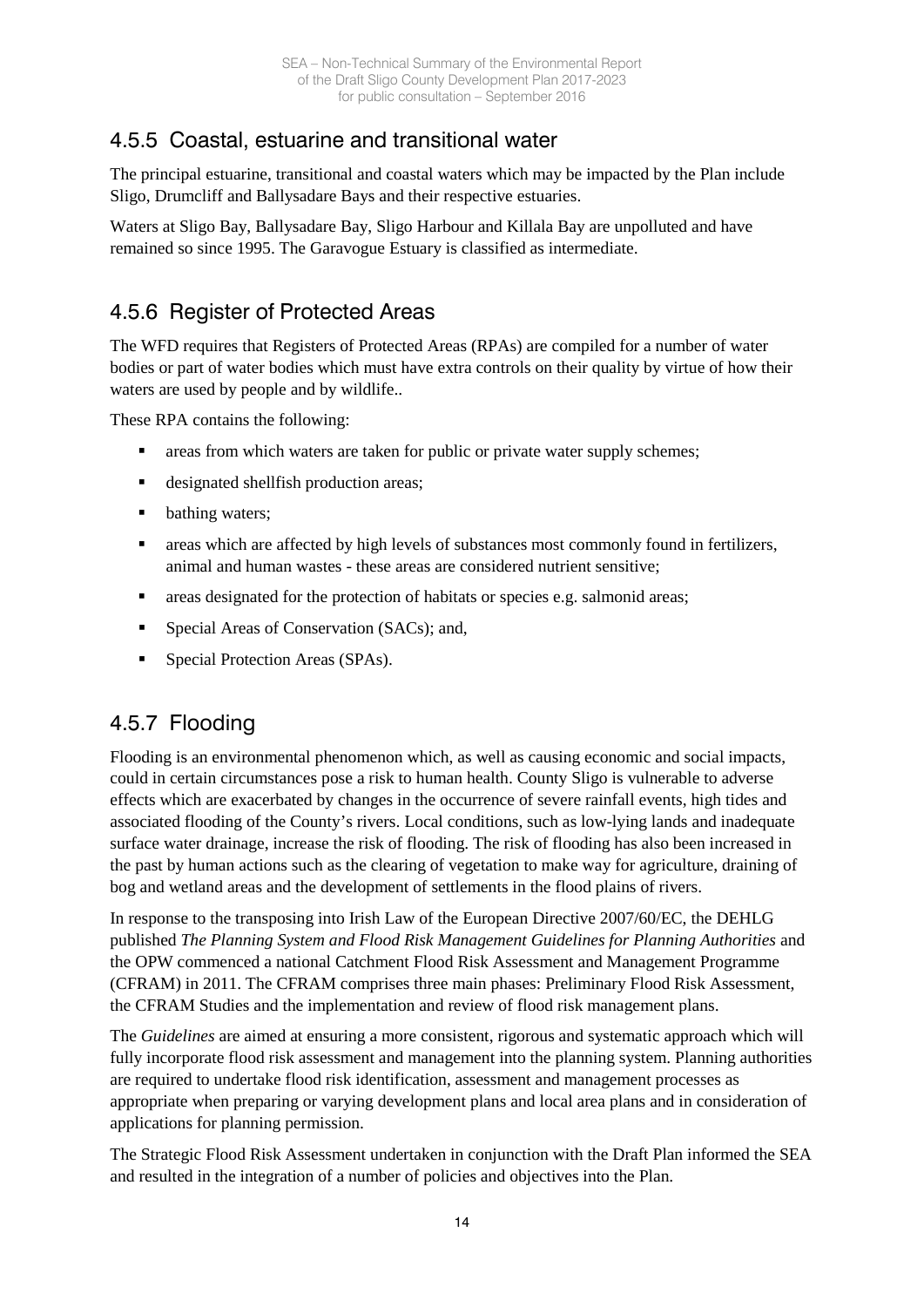# 4.5.8 Existing problems

There are environmental problems in Sligo with regard to water quality, which have the potential for significant adverse impact upon human health, drinking water supplies, biodiversity and flora and fauna. Water quality data identifies multiple points on rivers throughout County Sligo as being of Moderate, Poor or Bad Status. Flooding has occurred at various locations within the County.

#### 4.5.9 Evolution of Water in the absence of the Plan

Based on current data, certain surface and groundwater bodies are at a status less than *good*, which is the standard required. If growth is not accompanied by appropriate wastewater treatment capacity, then it is likely that:

- **Exercise** 1 certain river and groundwater bodies will fail to meet the objectives of the WFD;
- significant adverse impacts upon the biodiversity and flora and fauna of the County could arise.

# 4.6 Materials assets

#### 3.6.1 Wastewater

The treatment of wastewater is governed by the Urban Waste Water Treatment Directive (91/271/EEC) (amended by Directive 98/15/EEC). In January 2014, control over the provision of water and wastewater services was transferred from Sligo County Council to Irish Water (IW). Irish Water is now responsible for the operation of public water and wastewater services.

The treatment plants of certain towns and villages have spare capacity while others are severely overloaded.

The Irish Water Capital Investment Plan 2014-2016 includes upgrade proposals for the following plants: Ballinacarrow, Ballinafad, Ballymote, Collooney, Grange, Strandhill and Tobercurry.

Sligo County Council has committed to working closely with Irish Water to ensure that the provision of water and wastewater services is aligned with the Core Strategy of the County Development Plan and will support future growth in the County.

#### 4.6.2 Drinking water

Drinking water must meet the relevant water quality standards and must not contain any other substance or micro-organism in concentrations or numbers that constitute a potential danger to human health. To ensure that these standards are met, each water supply must be monitored on a regular basis. The EPA collects and verifies monitoring results for public water supplies and publishes annual reports which include Remedial Action Lists.

There are three public water supplies in Sligo on the EPA's Remedial Action List for Q1 2016. The Lough Gill Regional Water Supply and the South Sligo Regional Water Supply are listed for having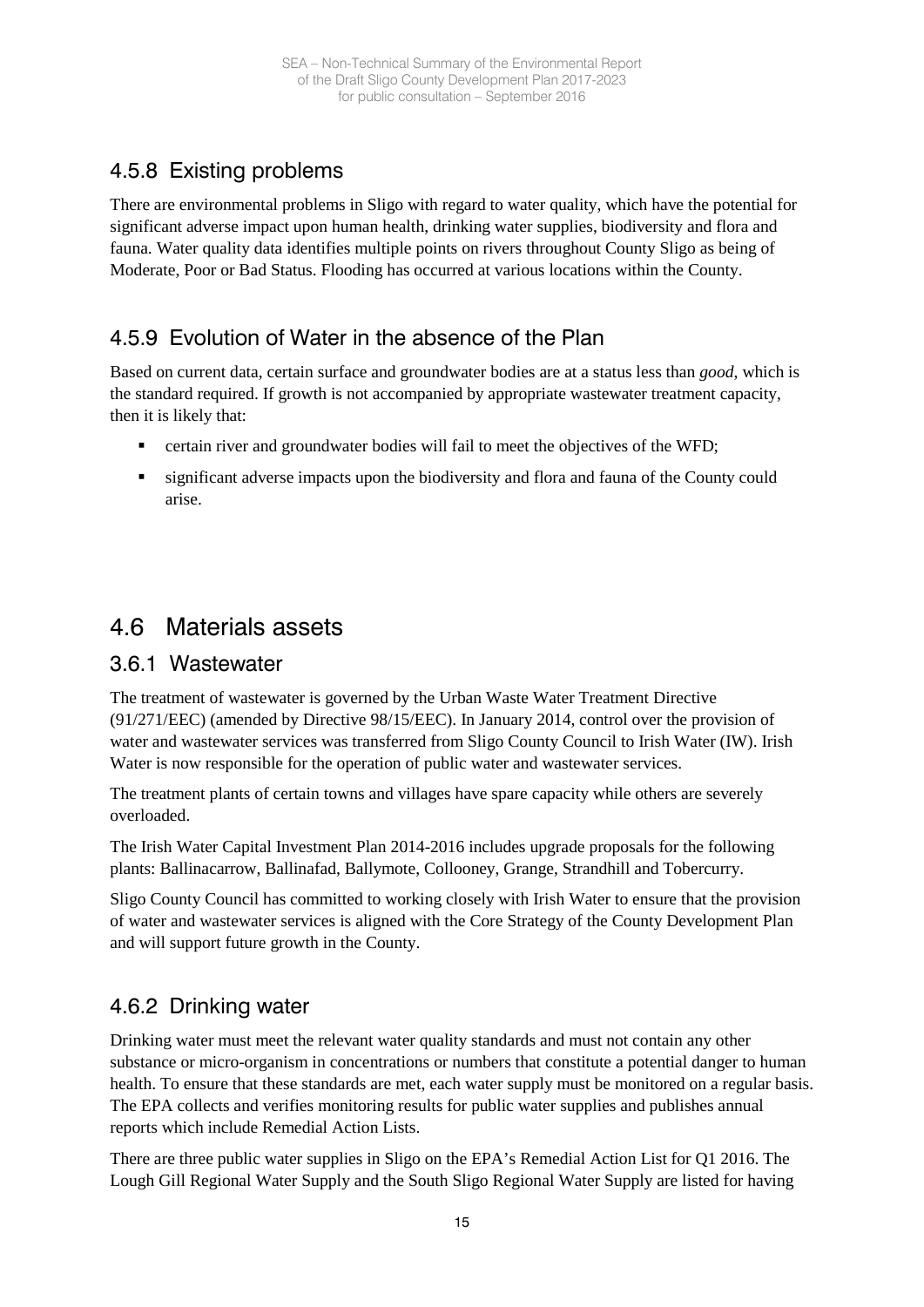elevated levels of THMs (Trihalomethanes, a group of organic chemicals) above the standard in the Drinking Water Regulations. Lough Talt Regional Water Supply is listed for inadequate treatment for Cryptosporidium (a parasite that causes a diarrhoeal illness in humans, known as cryptosporidiosis).

### 4.6.3 Existing problems relating to material assets

It is the responsibility of Irish Water to meet the commitments under the Water Framework Directive (see Section 3.5.3). This could be compromised due to the shortfall in wastewater treatment capacity.

Eight of the County's thirty-five wastewater treatment plants are operating at or over capacity.

In those parts of the County outside the catchment of the wastewater treatment network, developments use septic tanks to treat wastewater. On-site treatment systems which are not properly maintained have the potential to affect the environment.

#### 4.6.4 Evolution of material assets in the absence of the Plan

In the absence of a Development Plan, there would be no framework to provide the necessary infrastructure to serve existing and proposed development in the County.

Failure to provide sufficient infrastructure for development would be likely to result in significant adverse impacts on the environment.

# 4.7 Air, noise and climatic factors

#### 4.7.1 Ambient air quality

Air quality is dependent on many factors including local and national weather conditions as well as point and diffuse sources of air pollutants. In order to protect human health, vegetation and ecosystems, EU Directives have established air quality standards for a wide variety of pollutants.

The EPA measures the levels of a number of atmospheric pollutants. For the purposes of monitoring in Ireland, four zones are defined in the Air Quality Standards Regulations 2011. The main areas defined in each zone are:

- $\blacksquare$  Zone A: Dublin conurbation
- Zone B: Cork conurbation
- Zone C: 23 other cities and large towns (including Sligo Town)
- Zone D: Rural Ireland, i.e. the remainder of the State small towns and rural areas of the country (excluding Zones A, B and C)

The Plan area falls into Zones C and D. There is only one air quality monitoring site in Sligo, located in the car park in front of the Regional Hospital.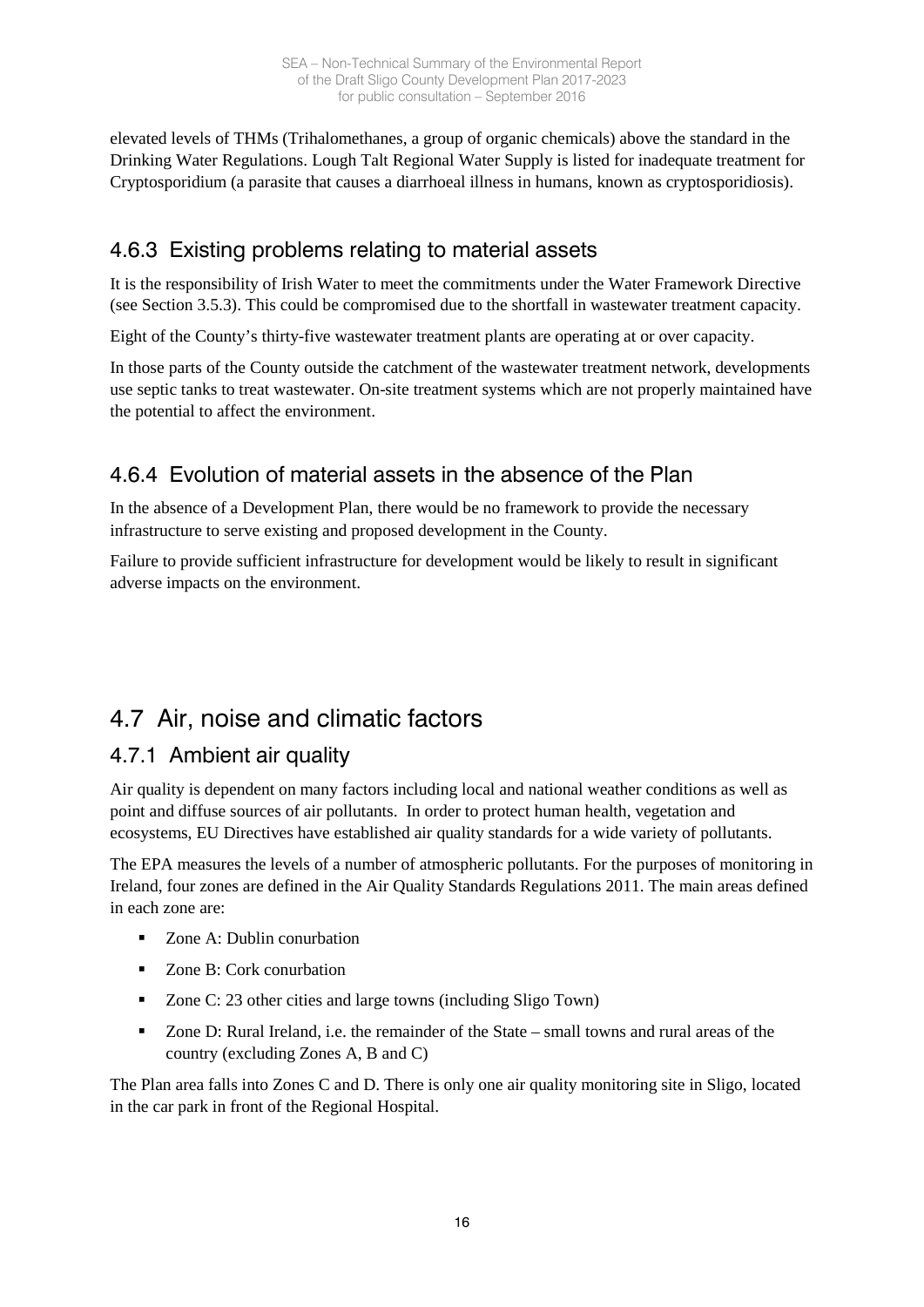## 4.7.2 IPPC licensed facilities

The EPA has been licensing certain large-scale industrial and agriculture activities since 1994. An IPPC (Integrated Pollution Prevention Control) license covers all emissions from the facility and its environmental management. All related operations that the license holder carries in connection with the activity are controlled by this license. Before a license is granted, the EPA must be satisfied that emissions from the activity do not cause a significant adverse environmental impact.

There are seven IPPC licensed facilities in County Sligo.

#### 4.7.3 Noise

Noise is unwanted sound. It can seriously harm human health and interfere with daily activities at school, at work, at home and during leisure time. Areas within the County which are commonly affected by noise are urban areas and areas along roadsides. The only noise source which requires an action plan in County Sligo is road traffic noise.

Strategic noise mapping was undertaken in 2007 by the National Roads Authority for a section of the N-4. A Noise Action Plan for County Sligo was prepared by Sligo County Council in 2009.

#### 4.7.4 Climatic factors

Climate change refers to any change in climate over time, whether due to natural variability or as a result of human activity. The release of greenhouse gases into the atmosphere as a result of human activities adds to natural climate variability by increasing the naturally occurring greenhouse effect.

In October 2014, the European Council approved the *2030 Framework for Climate and Energy* which envisages, inter alia, a substantial reduction in greenhouse gas emissions by 2030.

Agriculture remains the single largest contributor. Transport continues to be the dominant growth sector with emissions 2.5% higher in 2014 than in 2013.

#### 4.7.5 Existing problems

Transport-related emissions continue to be the dominant growth sector. The main effects of implementing the Plan on climatic factors relate to greenhouse gas emissions arising from transport. Traffic hotspots within the County area are likely to have elevated levels of air pollution and noise due to traffic congestion.

Changes in sea level and/or changes in the occurrence of severe rainfall events as a result of climate change could adversely impact upon the County's inhabitants, its biodiversity and its economy.

#### 4.7.6 Evolution of Air and Climatic Factors in the absence of the Plan

If new development occurs in the County in a dispersed pattern, adverse impacts upon air quality and noise levels, and resultant impacts upon human health, would be likely to arise if unmitigated.

In the absence of the Plan, objectives relating to energy efficiency, renewable energy and a reduction in local transport-related emissions to air may not be realised.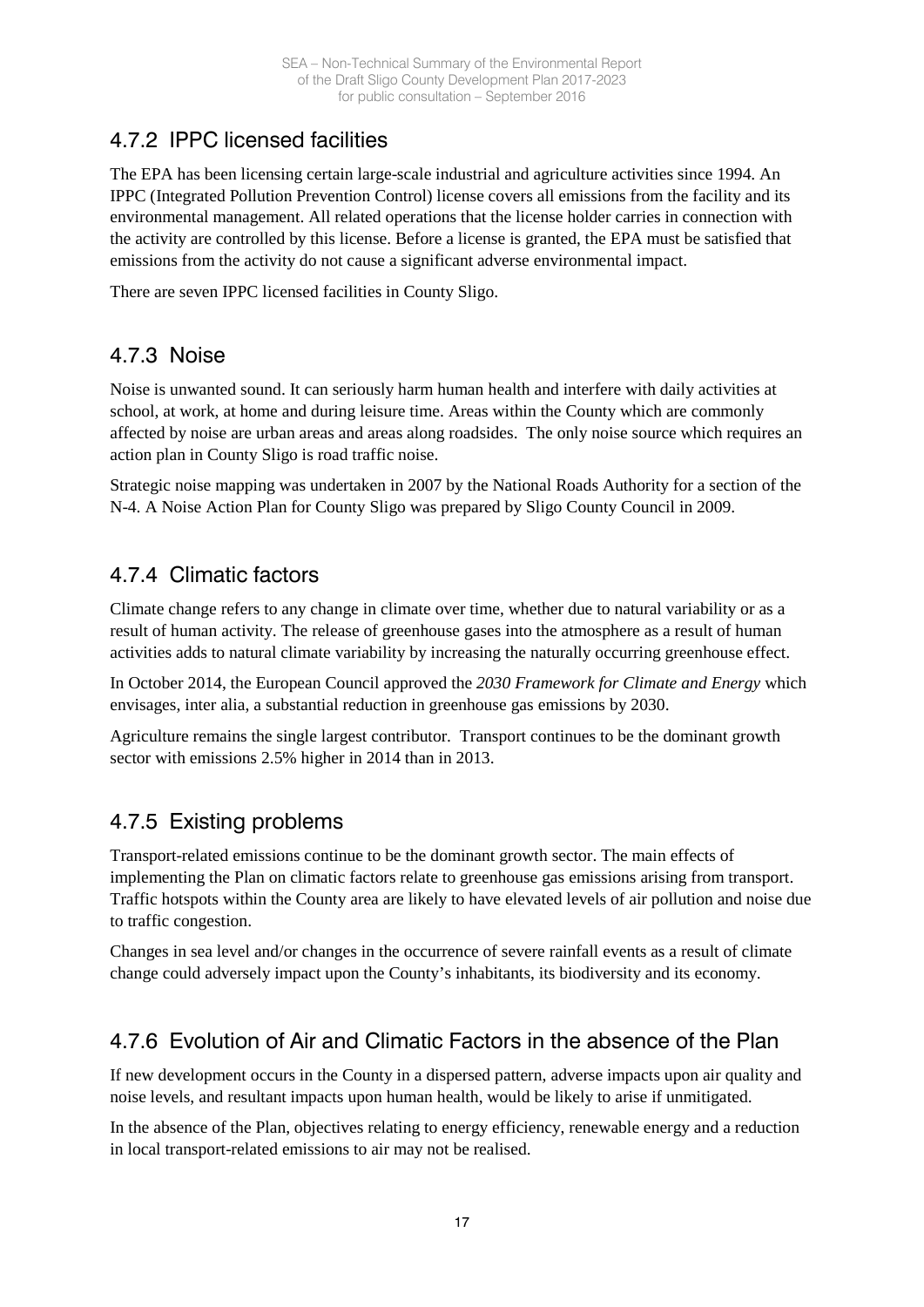# 4.8 Cultural heritage

Cultural heritage includes physical buildings, structures and objects, complete or in part, which have been left on the landscape by previous and current generations. Human interaction with the land is evident from the earliest of times up to the present in County Sligo, from agricultural landscapes to archaeological remains and growing settlements.

#### 4.8.1 Archaeological heritage

With over 6,500 known archaeological sites and monuments, County Sligo has one of the highest densities of archaeological remains in Ireland. Among the significant archaeological and historical landscapes, the most notable are the Cuil Irra Peninsula (which includes Knocknarea, Carrowmore and Carns Hill), Carrowkeel and Inishmurray.

Sligo's archaeological heritage is protected under the National Monuments Acts (1930-2004), Natural Cultural Institutions Act 1997 and the Planning Acts. The Record of Monuments and Places (RMP) is an inventory, put on a statutory basis by amendment to the National Monuments Act 1994, of sites and areas of archaeological significance, which are numbered and mapped.

## 4.8.2 Architectural heritage

Architectural heritage can be defined as all structures and buildings together with their settings and attendant grounds, fixtures and fittings; groups of structures and buildings; and, sites which are of technical, historical, archaeological, artistic, cultural, scientific, social, or technical interest.

The Record of Protected Structures (RPS) is a list of structures which are of special interest from an architectural, historical, archaeological, artistic, cultural, scientific, social or technical point of view.

Examples of note in the County include Lissadell House, Markree Castle, City Hall, Sligo, the many bridges, shop and pub fronts and coastal structures.

# 4.8.3 Existing cultural heritage problems

Threats to cultural heritage might include the cumulative impact of large-scale development in the County, development which involves material alteration or additions to protected structures, brownfield development and development on sites adjoining protected monuments, places or structures.

# 4.8.4 Evolution of Cultural Heritage in the absence of the Plan

In the absence of the Plan, the evolution of cultural heritage would be dependent on developments which take place with no guidance as to optimal locations.

Beneficial impacts upon cultural heritage, which would be likely to arise as a result of the Plan provisions, would not necessarily occur in its absence.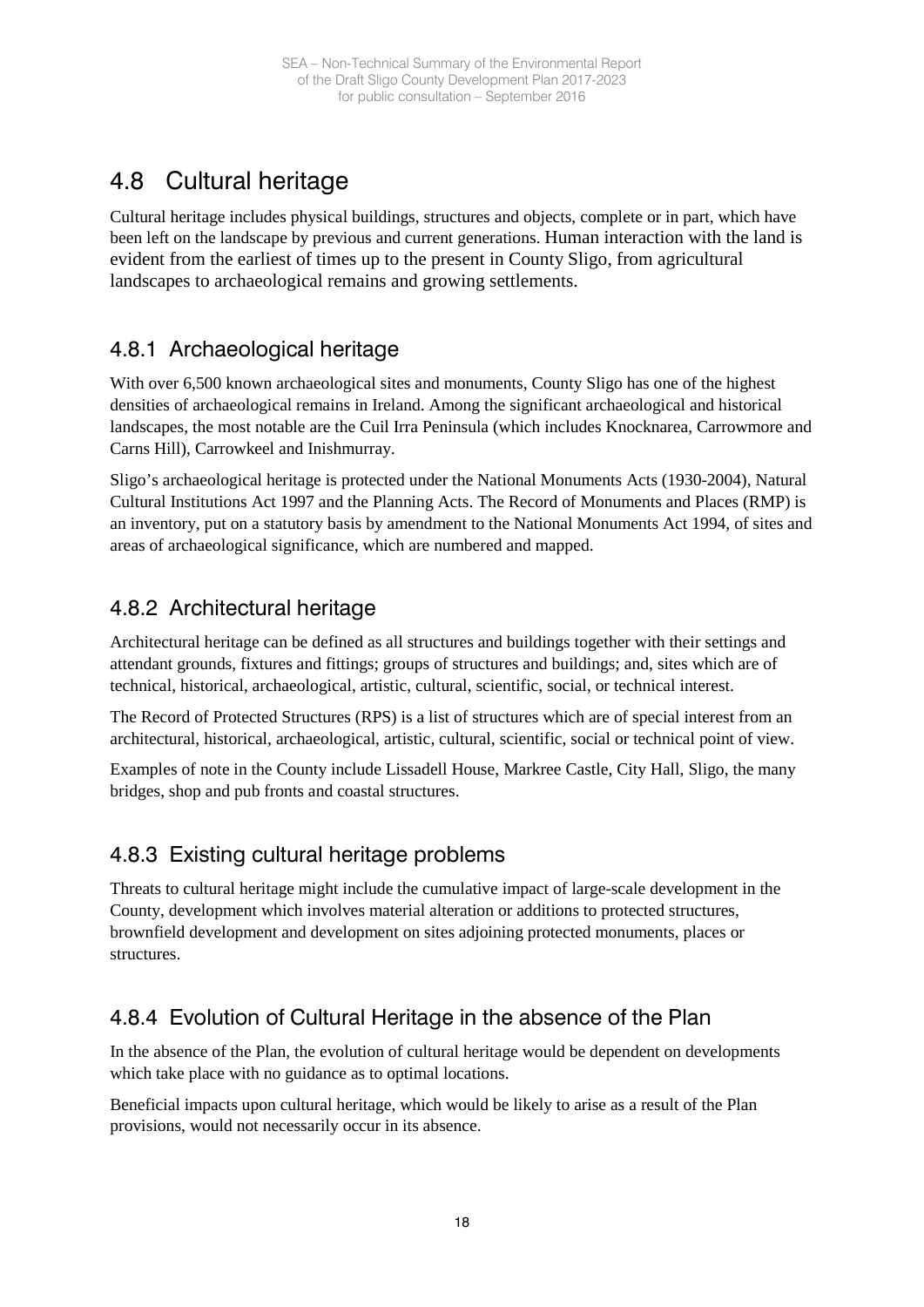# 4.9 Landscape

Landscape consists of all the visible features of an area of land, often considered in terms of their aesthetic appeal. Landscapes are made up of a number of layers:

- I and form, which results from geological and geomorphological history;
- I and cover, which includes vegetation, water, human settlements;
- visible marks of historical, cultural, religious and other forms of interactions between humans and with land form or land cover.

#### 4.9.1 Sligo's unique landscapes

Remarkable landscapes in County Sligo include Ben Bulben (526 m), Truskmore (645 m), Knocknarea and the Ox Mountains.

The Cuil Irra Peninsula, which lies to the south-west of Sligo town, has an exquisite landscape of heritage value, containing the megalithic cemetery at Carrowmore, the iconic cairn known as Miosgán Meadhbha (Maeve's Cairn) at the tope of Knocknarea and two large cairns on the summit of Carns Hill. The cairns are comparable in size to Maeve's Cairn on Knocknarea.

A Scenic Evaluation Study of the landscape of County Sligo (prepared by CAAS, on behalf of Sligo County Council) formed the basis for the Landscape Characterisation Map, which forms part of the Draft CDP. The Map, which classifies the landscape into Normal Rural Landscapes, Sensitive Rural Landscapes, Visually Vulnerable Areas, Scenic Routes, has been slightly amended as part of successive development plan reviews.

#### 4.9.2 Existing landscape problems

General landscape problems include the cumulative visual impact resulting from developments, particularly one-off houses. Such developments, which individually often do not have adverse impacts, cumulatively, have the potential to significantly impact upon sensitive landscapes.

#### 4.9.3 Evolution of Landscape in the absence of the Plan

In the absence of a Plan, development would be likely to occur on a one-off, dispersed basis. As outlined above, this could have significant cumulative impacts on the landscape. Safeguarding the landscape resources would be possible to a limited degree, through the development management process.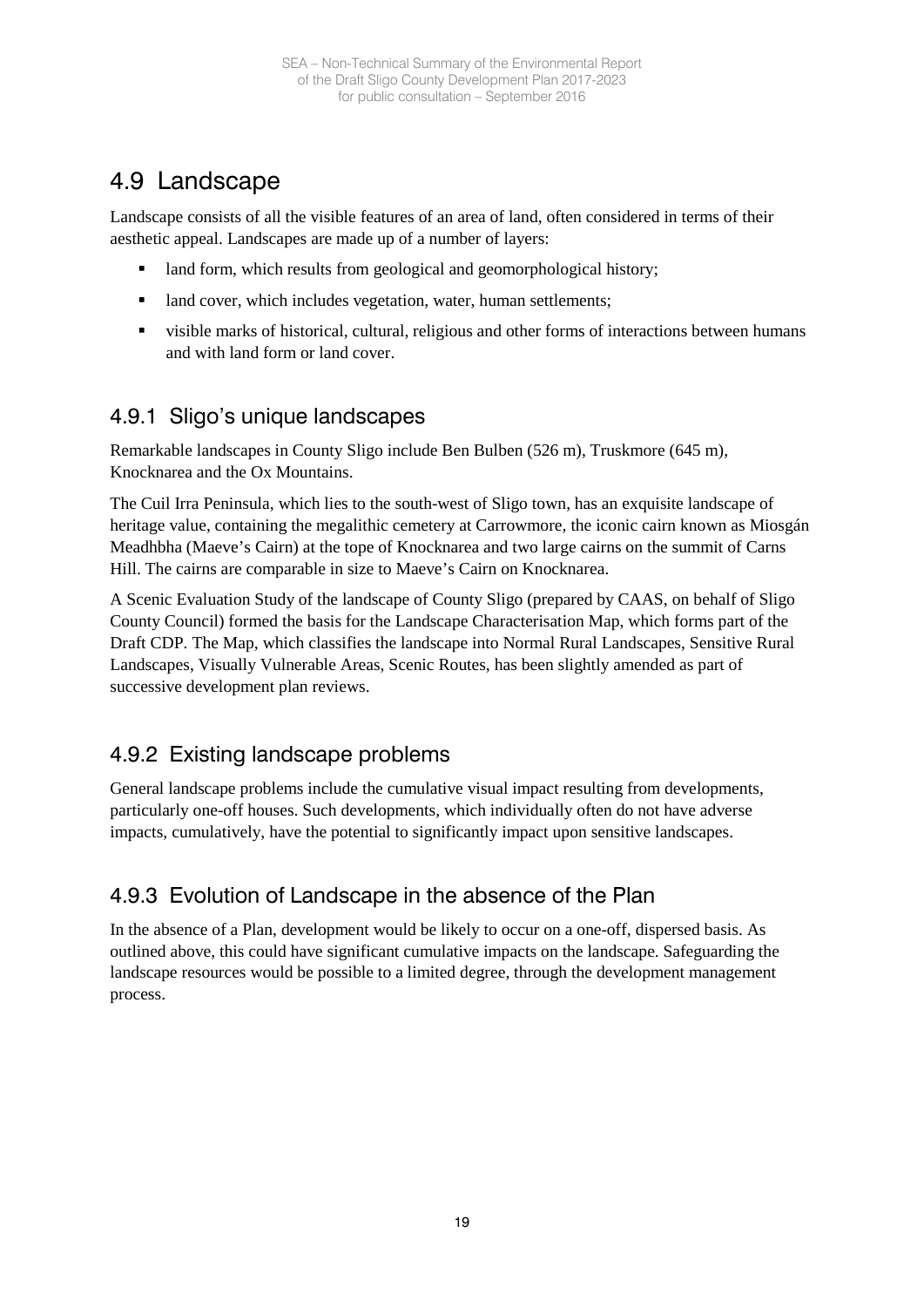# 4.10 Overlay of environmental sensitivities

In order to identify where most sensitivities within the County occur, a number of the environmental sensitivities described in previous sections were weighted and mapped overlapping each other.

The main and largest area of acute vulnerability occurs in the north of the County, in the vicinity of Ben Bulben. This can be attributed to designated sites (SACs and SPAs), landscape vulnerability, geological heritage sites and waters listed on the RPA.

Areas between Kesh and Lough Arrow in the south-east of the County are also vulnerable, as are areas around Ballinafad, Tobercurry, Achonry, Ballygawley and around the Ox Mountains.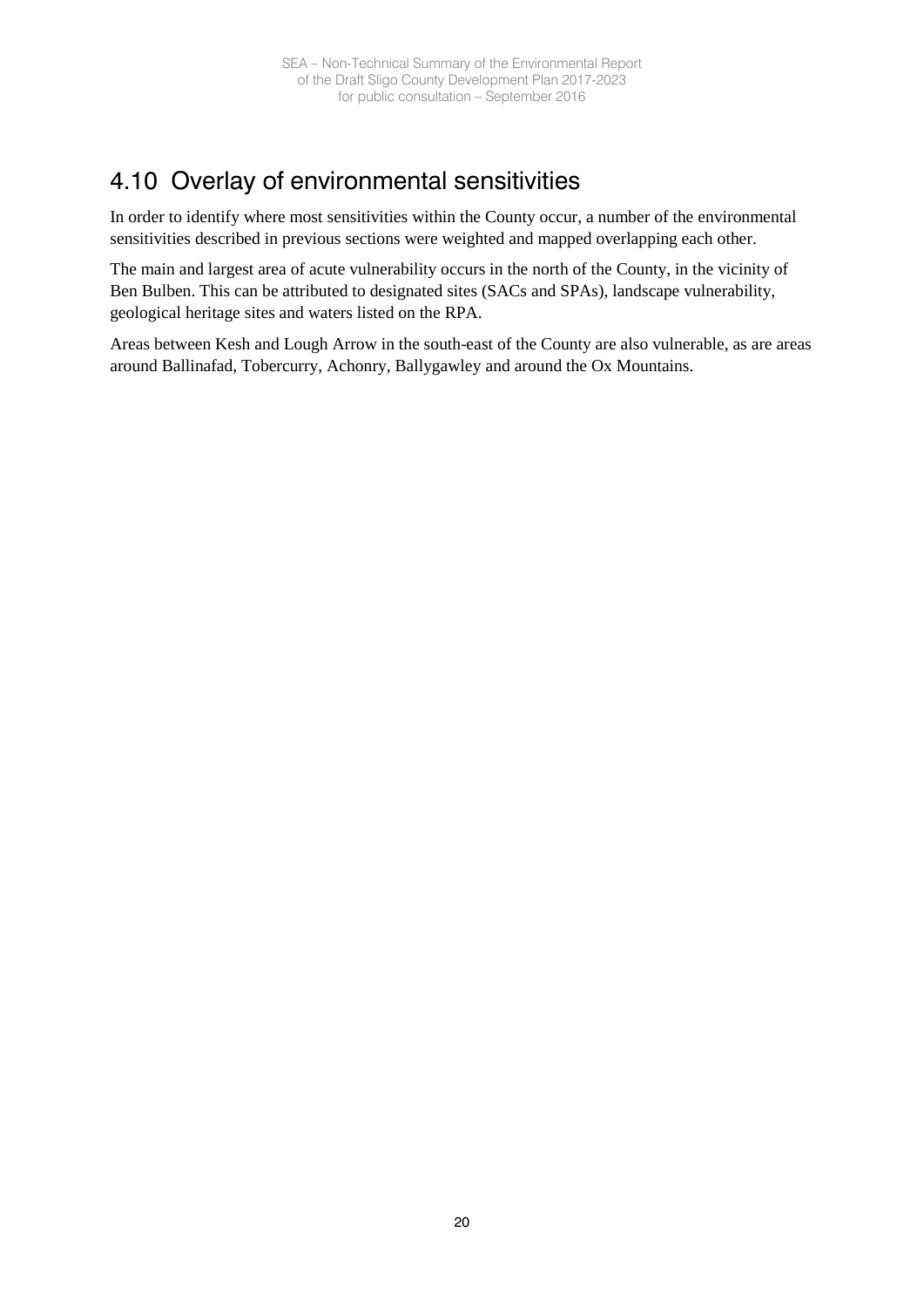# 5. Evaluation of Draft Plan provisions

# 5.1 Methodology

Section 8 of the Environmental Report evaluates the Draft Plan's policies and objectives. Strategic Environmental Objectives (SEOs) are used for this purpose. Use has also been made of the environmental baseline descriptions of the individual environmental components. The interactions between the SEOs and the policies and objectives of the Plan determine the likely significant effects of implementing the Plan. These effects include secondary, cumulative, synergistic, short, medium and long-term permanent and temporary, positive and negative effects.

Table 5.1 (below) brings together all the SEOs which have been developed from international, national and regional policies which generally govern environmental protection objectives.

|  | Table 5.1 Strategic Environmental Objectives (SEOs) |  |
|--|-----------------------------------------------------|--|
|  |                                                     |  |

| <b>SEO Code</b> | <b>SEO</b>                                                                                                                                                                                                                                                                                              |
|-----------------|---------------------------------------------------------------------------------------------------------------------------------------------------------------------------------------------------------------------------------------------------------------------------------------------------------|
| <b>B1</b>       | To ensure compliance with the Habitats Directive with regard to the protection of Natura<br>2000 Sites and habitats and species listed under Annexes I and II of the Directive                                                                                                                          |
| <b>B2</b>       | To ensure compliance with Article 10 of the Habitats Directive with regard to the<br>protection of macro-corridors and contiguous areas of habitat which are important on a<br>County level for wild fauna and flora and essential for the migration, dispersal and<br>genetic exchange of wild species |
| <b>B3</b>       | To sustain existing rural management practices - and the communities who support<br>them - to ensure the continuation of long established managed landscapes and the flora<br>and fauna that they contain                                                                                               |
| <b>P1</b>       | Maximise the sustainable re-use of brownfield lands, and maximise the use of the<br>existing built environment rather than developing greenfield lands                                                                                                                                                  |
| HH1             | To protect human health from hazards or nuisances arising from exposure to<br>incompatible land uses                                                                                                                                                                                                    |
| S <sub>1</sub>  | To prevent pollution and contamination of soil                                                                                                                                                                                                                                                          |
| W <sub>1</sub>  | To maintain and improve, where possible, the status of surface waters                                                                                                                                                                                                                                   |
| W <sub>2</sub>  | To prevent pollution and contamination of groundwater                                                                                                                                                                                                                                                   |
| W <sub>3</sub>  | To comply with the provisions of the Planning System and Flood Risk Management Guidelines<br>for Planning Authorities (DEHLG, 2009)                                                                                                                                                                     |
| M1              | To serve new development with appropriate wastewater treatment                                                                                                                                                                                                                                          |
| M2              | To serve growth areas with drinking water that is both wholesome and clean                                                                                                                                                                                                                              |
| C <sub>1</sub>  | To reduce travel-related emissions and encourage sustainable forms of transport                                                                                                                                                                                                                         |
| CH <sub>1</sub> | To protect the archaeological heritage of the County including entries to the Record of<br>Monuments and Places and their context                                                                                                                                                                       |
| CH <sub>2</sub> | To preserve and protect the special interest and character of the County's architectural<br>heritage                                                                                                                                                                                                    |
| L1              | To avoid significant adverse impacts on the landscape, especially with regard to<br>landscapes which are most valuable and most sensitive to change - including seascapes<br>and coastscapes - and protected views and routes                                                                           |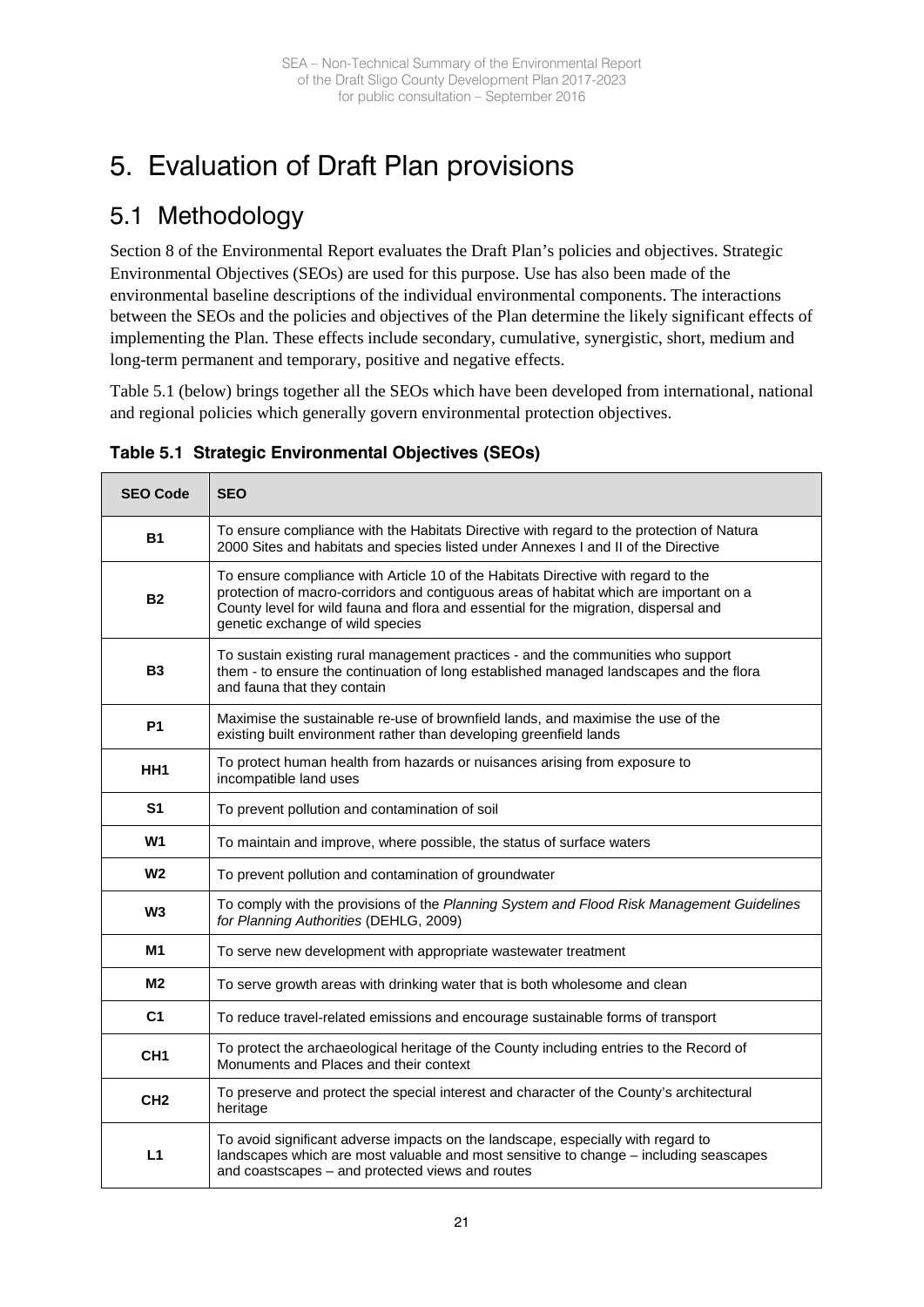# 5.2 Determination of potential interactions

Certain Plan policies and objectives are evaluated as having potential conflicting interactions with the status of SEOs. The interaction and environmental impacts, if any, will be determined by: the nature and extent of individual projects or multiple projects, lower-tier plans and subsequent development, and site-specific environmental factors.

These impacts may be evaluated as part of a lower-tier environmental assessment or by the development management process.

Avoidance of conflict is dependent upon the Council managing development in a way which does not conflict with the status of SEOs.

Providing other Plan measures are complied with, unnecessary conflicts with SEOs would be avoided.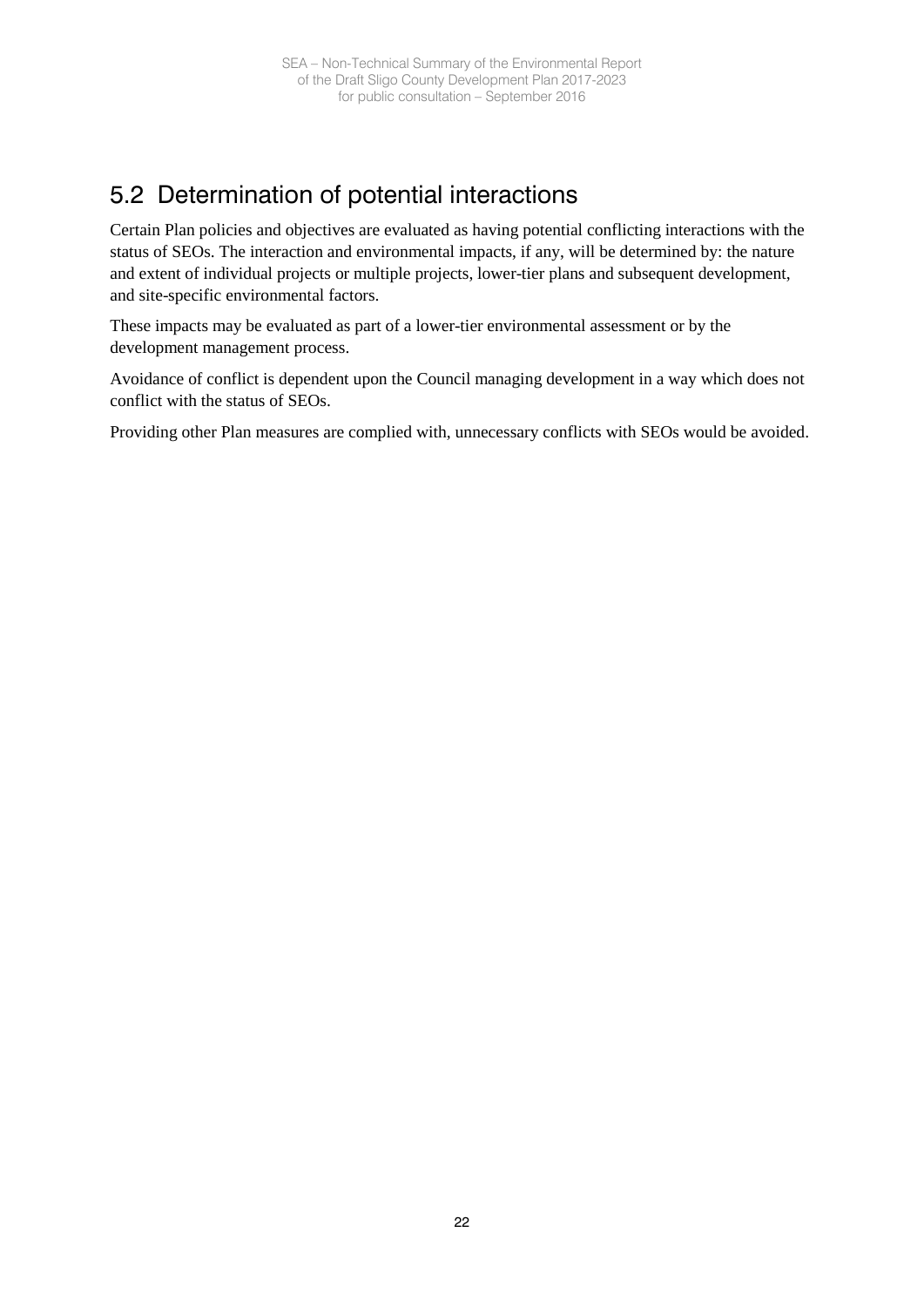# 6. Mitigation and monitoring measures

### 6.1 Mitigation

Mitigation measures are measures envisaged to prevent, reduce and partially or fully offset significant adverse impacts on the environment, arising from the implementation of the County Development Plan. Where there are significant negative effects, consideration is given in the first instance to preventing such effects or, where this is not possible for stated reasons, to lessening or offsetting those effects.

The likely significant environmental effects of implementing the County Development Plan have been mitigated through:

- the early consideration of environmental sensitivities during the preparation of the Plan;
- the selection of the optimal development scenario out of three potential approaches
- the inclusion of mitigating policies and objectives into the Plan's main written statement;
- Integration of environmental considerations into the zoning and development objectives for thirty-two village mini-plans.

Mitigating policies and objectives have been integrated into the Plan for the following environmental components:

- biodiversity, flora and fauna
- human health, air and noise
- water and soil
- flooding, environmental infrastructure (water supply, wastewater treatment, waste management)
- energy, climate change and greenhouse gas emissions
- archaeological and architectural heritage, landscape

#### 6.2 Monitoring

The SEA Directive requires that the significant environmental effects of the implementation of plans and programmes are monitored. Monitoring enables the identification of unforeseen adverse effects and the undertaking of appropriate remedial action at an early stage.

In addition to this, monitoring can also play an important role in assessing whether the Plan is achieving environmental objectives and targets, whether these need to be re-examined and whether the mitigation measures are being implemented.

Monitoring uses indicators that allow quantitative measures of trends and progress over time relating to the Strategic Environmental Objectives used in the evaluation. Each indicator to be monitored is accompanied by the target(s) which were identified with regard to the relevant legislation.

Monitoring sources exist for each of the indicators and include those maintained by the Sligo County Council and other relevant authorities e.g. the Environmental Protection Agency, the National Parks